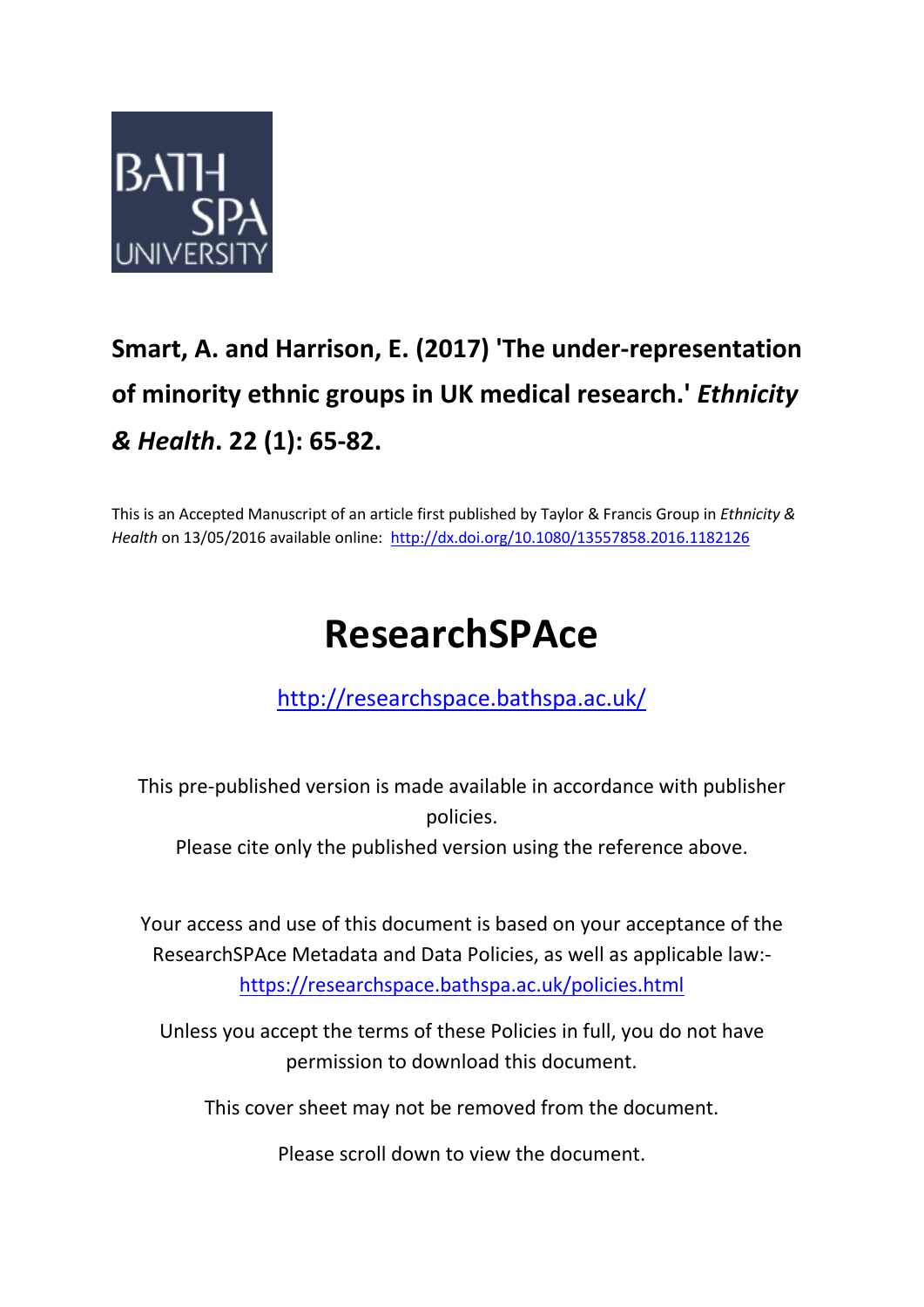# **The under-representation of minority ethnic groups in UK medical research**

Andrew Smart, Department of Social Sciences, Bath Spa University

Eric Harrison, Department of Sociology, City University London

# *Abbreviated title:* **Under-representation in UK medical research**

# *Corresponding author (and location of research)*

Dr Andrew Smart Bath Spa University Department of Social Sciences Newton Park Campus Newton St Loe Bath BA2 9BN United Kingdom +44(0)1225 876193 a.smart@bathspa.ac.uk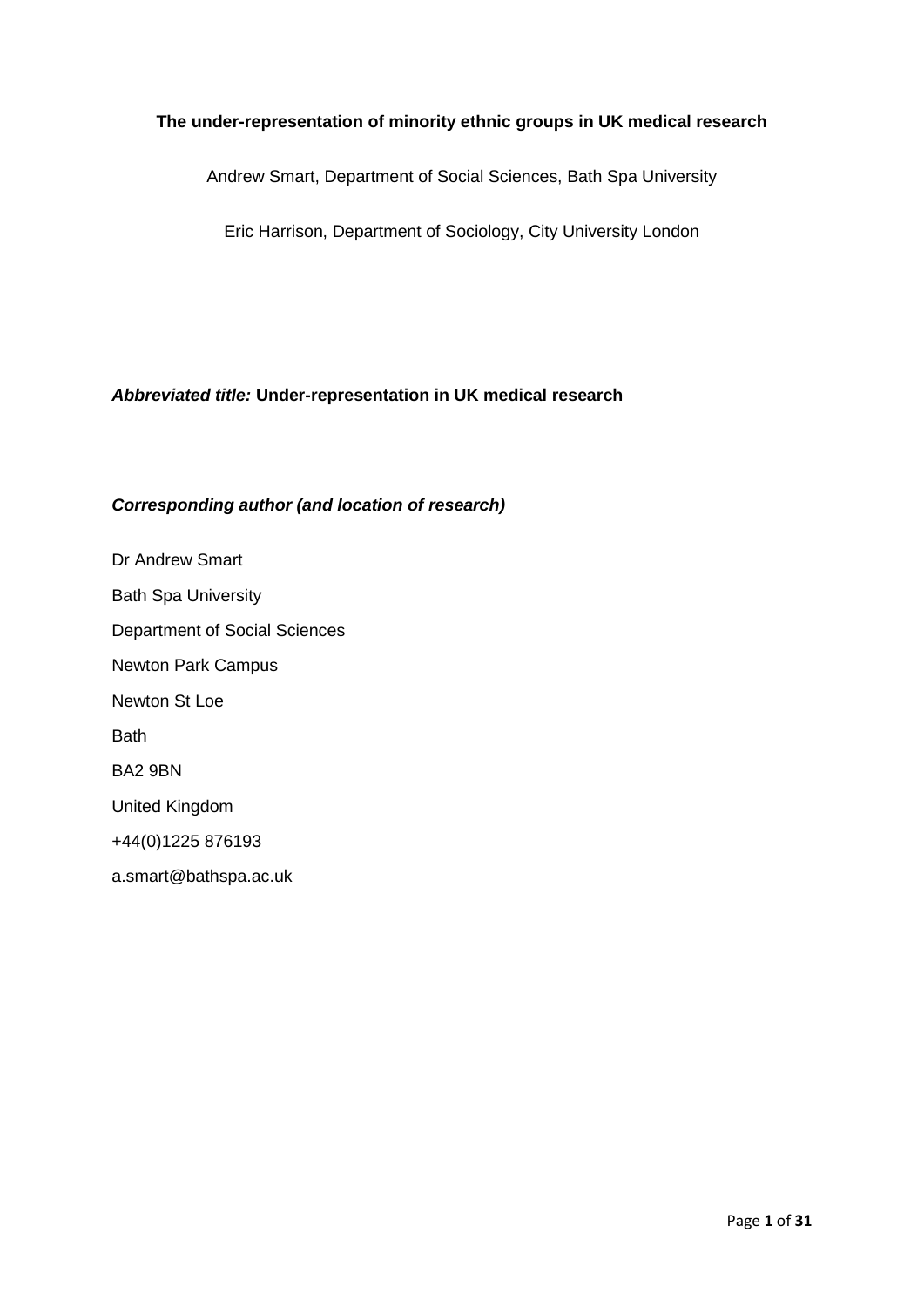#### **The under-representation of minority ethnic groups in UK medical research**

#### *Abstract*

**Objectives.** The paper investigates differences in engagement with medical research between White British and Black, Asian and Minority Ethnic (BAME) groups in the UK, using data from the Wellcome Trust Monitor (WTM).

**Design.** The WTM is nationally representative of the UK population and has collected data over two waves, 2009 and 2012. Data pooled from both waves ( $n = 2575$ ) were used to examine associations between ethnic group and participation in medical research, and willingness to participate in medical research. Logistic regression analysis used models that controlled for socio-economic and demographic factors, and relevant outlooks and experiences that are, or could reasonably be assumed to be, associated with engagement with medical research.

**Results.** Respondents from the BAME group were less likely to have participated in medical research compared to those from the White British group, but there was only patchy evidence of small ethnic group differences in willingness to participate. Influences on engagement in medical research varied somewhat between the White British and BAME groups, in particular in relation to occupation, education, health, attitudes to medical science and belief.

**Conclusions.** These findings consolidate previously context-specific evidence of BAME group under-representation in the UK, and highlight the heterogeneity that exists within the broad BAME group. Efforts to address the under-representation of those from BAME groups might benefit from targeted strategies for recruitment and advocacy, although improved datasets are required to fully understand ethnic differences in engagement with medical research.

*Key words:* ethnic minorities; participation; willingness to participate; medical research; Wellcome Trust Monitor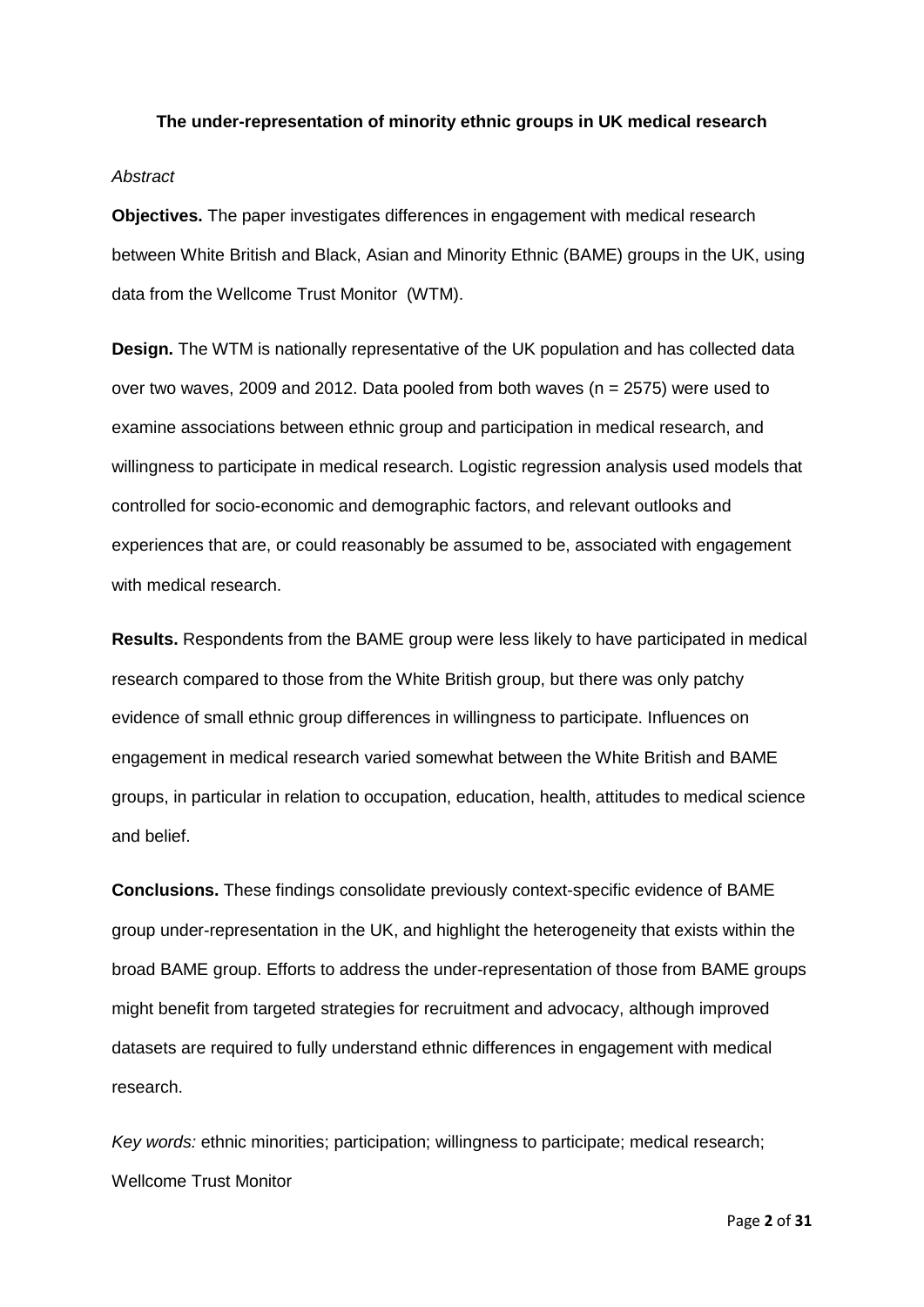#### **The under-representation of minority ethnic groups in UK medical research**

#### **Introduction**

The UK has long-standing ethnic variations in health outcomes and in the prevalence of some diseases (Bhopal 2014), and ethnic classifications have been embedded in some health intervention guidelines (eg, NICE 2011). It has been argued that the inclusion in medical research of people from Black, Asian and Minority Ethnic (BAME) groups is necessary to avoid unwarranted inequalities and can help guard against an unrepresentative healthcare evidence-base (Mason et al. 2003). There is, nevertheless, evidence to suggest that people from BAME groups are under-represented in various UK medical research contexts (Mason et al. 2003; Jolly et al. 2005; Ranganathan and Bhopal 2006; Godden et al. 2010). These existing studies, however, do not provide insights into participation in medical research among the general population and give relatively little attention to factors that cut across ethnic groups like socio-economic status, education or engagement with science, or to the role these may have in explaining or mediating any purported ethnic differences in participation. A greater understanding of the general extent of the problem of under-representation and an exploration of potential contributory factors is thus warranted.

In order to do this, we use two waves of the Wellcome Trust Monitor (WTM), 2009 and 2012, to explore ethnic differences in engagement with UK medical research. Specifically we consider if participation in, and willingness to participate in, medical research is lesser among respondents from BAME groups in comparison with White British respondents. Our analysis includes the influences of potential explanatory variables other than ethnicity. The paper begins with an assessment of the evidence that suggests an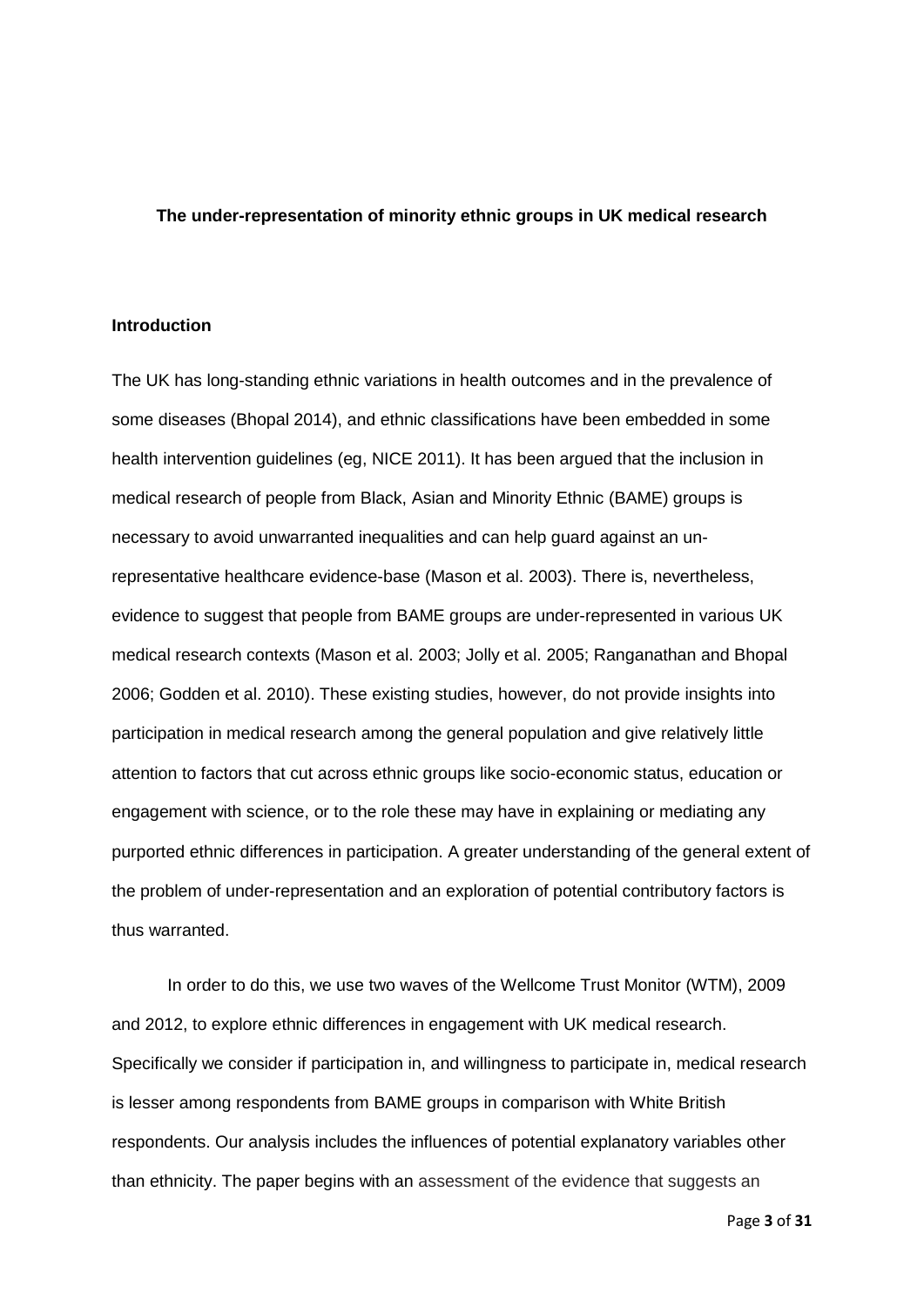under-representation of people from BAME groups in UK medical research, and then reviews explanations about the role that ethnicity, among other factors, may be playing. This is followed by an overview of the data and measures used, a presentation of results and a discussion of the findings. The paper will provide insights into patterns of engagement with medical research, and contribute to discussions about how the medical science community can address the ethical and practical imperatives to encourage ethnic diversity in its research.

### **Ethnic group differences in participation**

There are difficulties in establishing answers to questions surrounding population-level differences in rates of participation in medical research. Medical research covers a range of practices, across the breadth of disease and healthcare contexts, involving people as patients or as healthy volunteers. Participation can be measured in a variety of ways: as eligibility to participate in a study, as participation in a study once an invitation has been made or in surveys that ask potential participants or the general public questions about their 'awareness of opportunities' or their 'willingness to participate'. Even after data has been collected, there remain debates over whether 'representativeness' should be judged based on population proportion, or disease-specific standards (eg, Rathmore and Krumholz 2003).

Concerns that 'minorities' (including ethnic minorities) were under-represented in medical research can be traced to the United States (US), where legislation was introduced in 1993 to encourage greater equality (Epstein 2008). US research continues to suggest ethnic differences in participation rates (eg, Murthy et al. 2004). Various studies show, however, that once people are deemed 'eligible' for research there are not racial/ethnic disparities in rates of participation (eg, Wendler et al. 2006). These findings highlight that under-representation may (in part) be due to eligibility criteria imposed by researchers rather than unwillingness on the part of potential participants. This said, US surveys of people's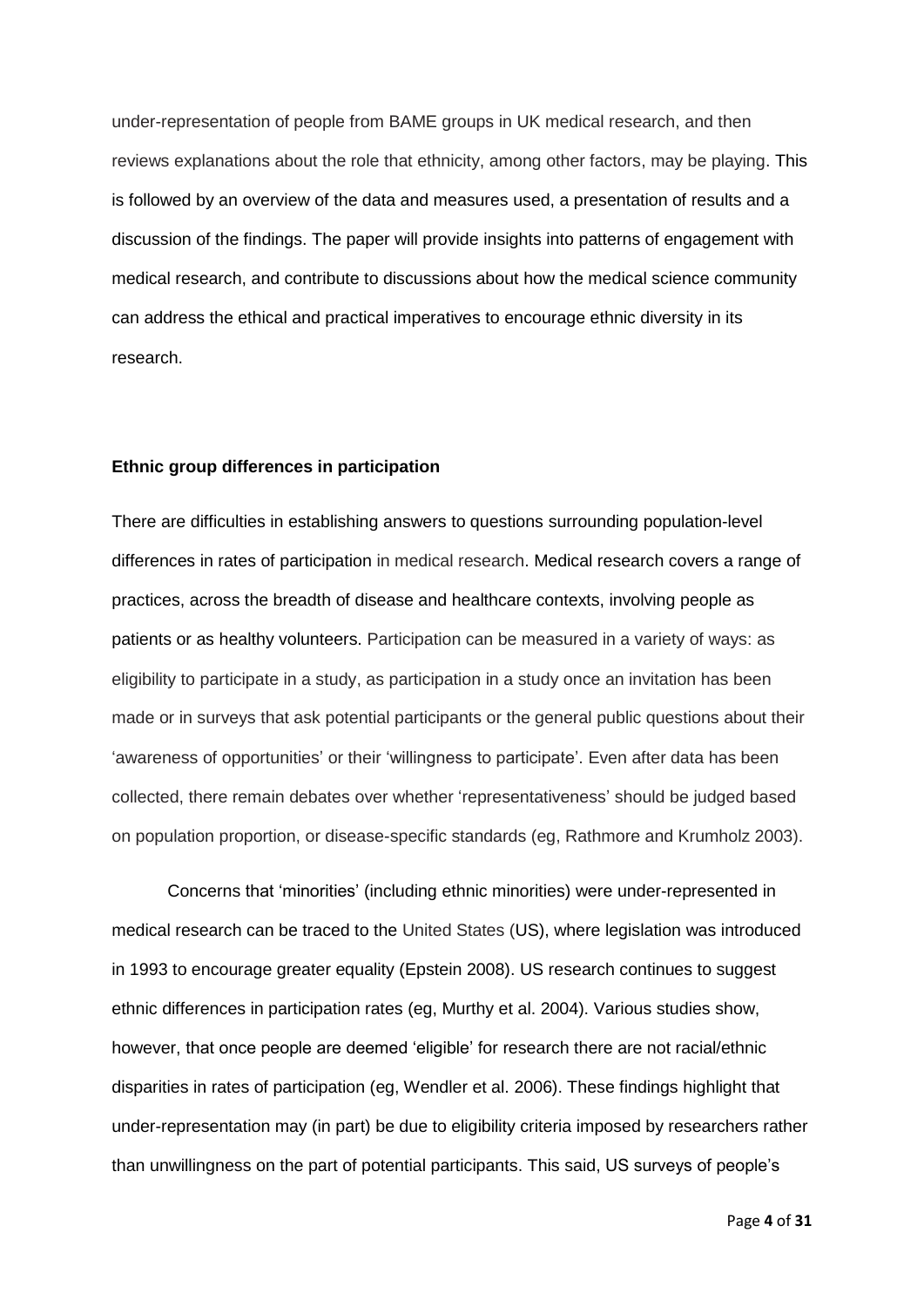'willingness to participate' continue to reveal ethnic differences, with non-Hispanic blacks expressing less interest (Cobb et al. 2014).

Evidence in the UK also suggests ethnic differences in participation. Mason et al. (2003) reported under-representation of 'South Asian' patients in six RCTs covering a range of conditions. Jolly et al. (2005) also found that 'South Asian' patients were more likely to be excluded for recruitment into an RCT for cardiac rehabilitation, but that ethnic differences in rates of participation were not evident among patients deemed eligible. Ranganathan and Bhopal's (2006) review of cardiovascular cohort studies identified research designs that, they argued, were likely to under-represent people from BAME groups. Smart et al. (2008) also found several genetic research studies that restricted recruitment or analysis based on ethnicity. Most recently, Godden et al. (2010: 358) reported that the 'odds of being in a [cancer research] trial were 30% lower for a member of a minority ethnic groups compared to a white cancer patient'. The evidence of under-representation in Jolly et al. (2005) and Godden et al. (2010) remained after they had controlled for other variables (both considered gender, age and diagnosis/ disease, and Jolly et al. (2005) also considered 'deprivation').

It remains an open question, however, whether people from BAME groups are generally under-represented in UK medical research. Each of the studies outlined above reflects specific contexts (for example healthcare or geographical setting, disease focus or forms of research study). Furthermore, most of these studies report having to confront and address as best they can a long-standing barrier to understanding the nature and scale of this problem: non-existent, unreliable or inconsistent data on the ethnicity of study subjects (Sheikh et al. 2004). Our analysis of the WTM contributes to the field of study because it is based on a representative sample of the general population and thus offers a viewpoint that spans the different contexts of medical research. Furthermore, problems relating to the recording of ethnicity are, to some extent, circumscribed as respondents' self-reported ethnicity.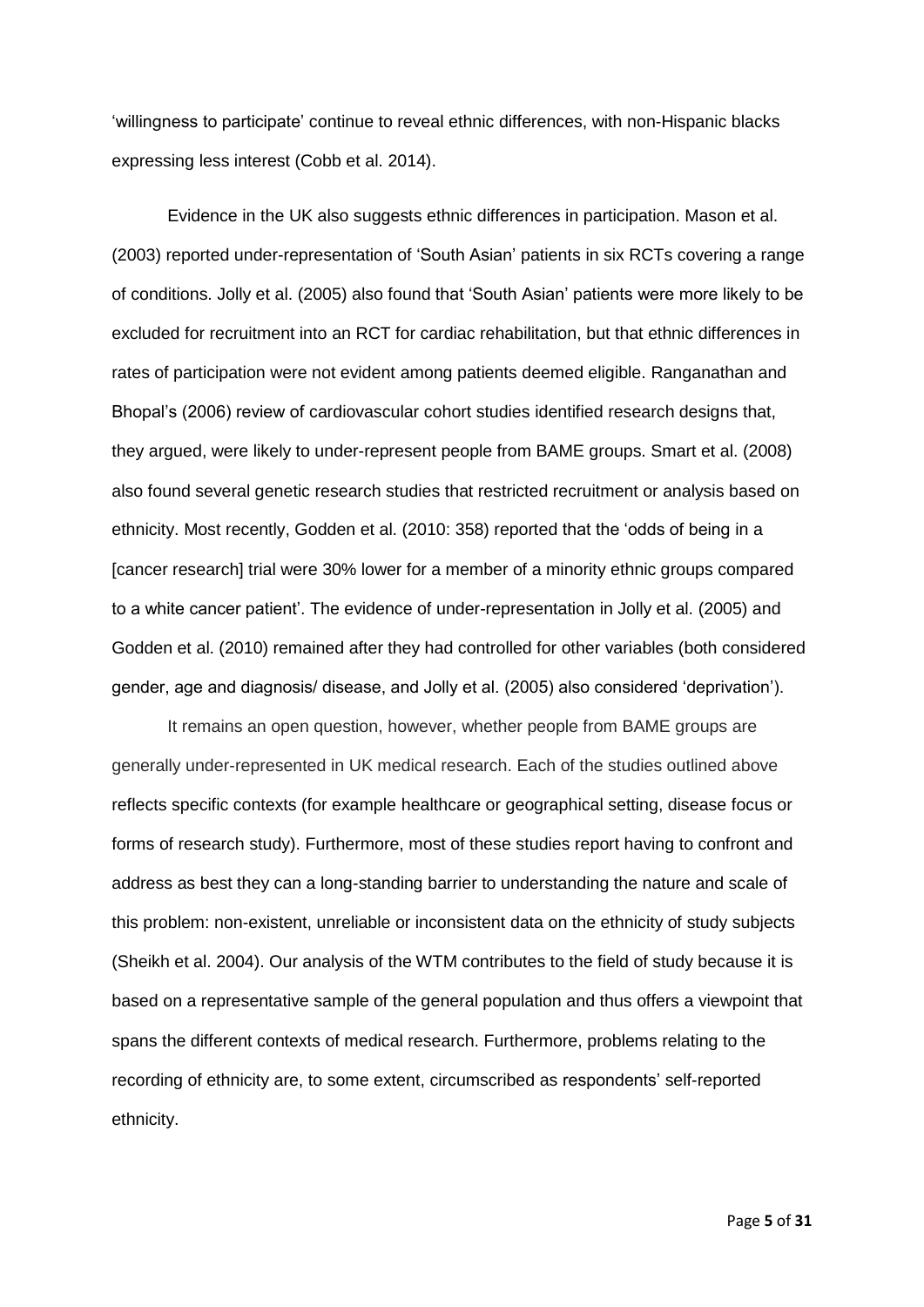The WTM asks whether people (or their family) have participated in medical research and their willingness to take part in medical research (specifically, that which allows access to personal health information on an anonymous basis). Based on the available evidence above, we propose the following hypothesis:

*Compared to people from the White British group, people from the BAME group will be less likely to have taken part in medical research and less likely to express a willingness to participate in medical research.* 

#### **Reasons for under-representation**

A range of factors influences engagement with medical research. In US survey research, awareness of opportunities for participation has been associated with income, age, chronic ill-health, education and family history of disease (Davis et al. 2013; Brown and Moyer 2010). Willingness to participate in hypothetical medical research in the US has been associated with having a friend or relative with an illness, age, previous participation in medical research, attitudes toward medical research, education and gender (Trauth et al. 2000; Cobb et al. 2014; Ding et al. 2004). In the UK, willingness to participate has also been associated with gender, age and previous experience of medical research (Jenkins et al. 2010) and participants in clinical studies are motivated, in part, by a supportive attitude toward the work of medical researchers (eg, Gabbay and Thomas 2004).

Explanations for ethnic disparities in engagement with medical research relate to the practices/ outlooks of the medical research community, and/or the experiences/ outlooks of potential research subjects (Hussain-Gambles et al. 2004; Sheikh 2006; Robinson and Trochim 2007). Hussain-Gambles et al.'s (2004) review of the mainly US literature found evidence suggesting investigator bias (including stereotypes and cultural myths about people from minority ethnic groups); trials with exclusionary designs (eg, language restrictions); and concerns among researchers about additional costs, including those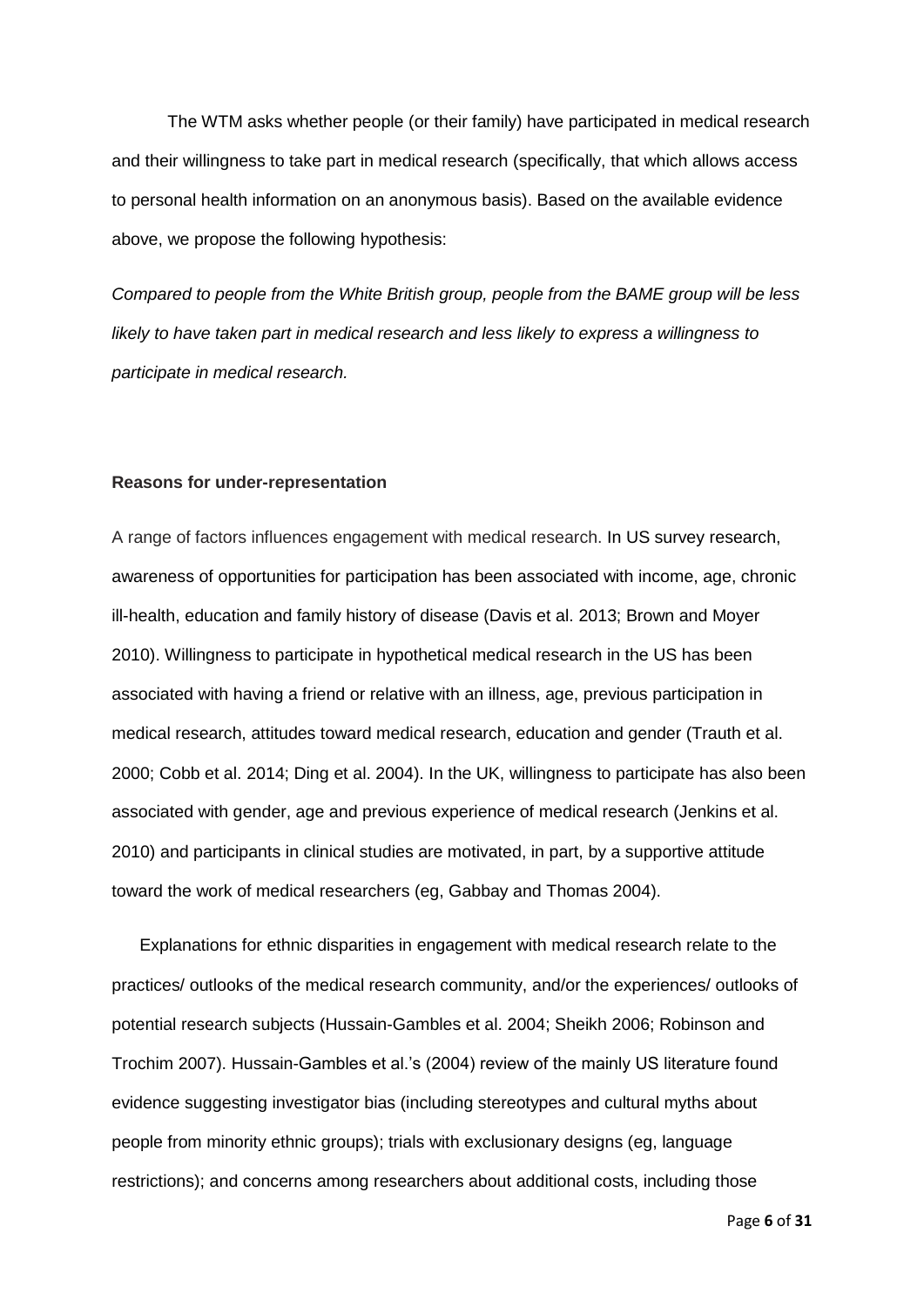relating to interpretation/ translation. They also found evidence suggesting fear and mistrust on the part of potential research subjects (including experiences of discrimination within the healthcare system); difficulties in access (relating to low socio-economic status and language differences); and potentially conflicting socio-cultural beliefs (eg, modesty/gender roles, and the use of alternative medicines). The small amount of UK research that has explored the issue largely concurs with this range of potential explanations, with issues relating to language differences being highly prominent (Hussain-Gambles et al. 2004; Jolly et al. 2005; Sheikh et al. 2009; Gill et al. 2013).

Sheikh et al. (2009) also underline the importance of national contexts and histories of migration, demographic profiles and linguistic and religious variation for understanding disparities in participation in medical research. For example, Jolly et al. (2005) found stark variations between the groups compressed into the 'South Asian' classification, and noted variations within ethnic groups (as age and gender played important roles in relation to the potential to be excluded based on language). Similarly, Hussain-Gambles et al.'s (2004) work focused on 'South Asian' groups in particular, and reported on the influences of various socio-economic, demographic and cultural differences. Mason et al. (2003) highlight the importance of age, as the proportionately smaller number of elderly 'South Asian' people in the UK would necessarily influence their representation in trials that recruit older patients. Furthermore, being 'available' to be involved in some research medical research may differ between ethnic groups in relation to differences in disease prevalence (Godden et al. 2010).

Our analysis of the WTM will control for socio-economic and demographic factors and for a range of relevant outlooks and experiences. Based on the available evidence and theories that explain ethnic disparities in relation to trust, access and socio-cultural difference, we propose the following hypotheses:

*Rates of participation in medical research and expressions of willingness to participate in medical research will be higher among those that a) have generally positive attitudes toward*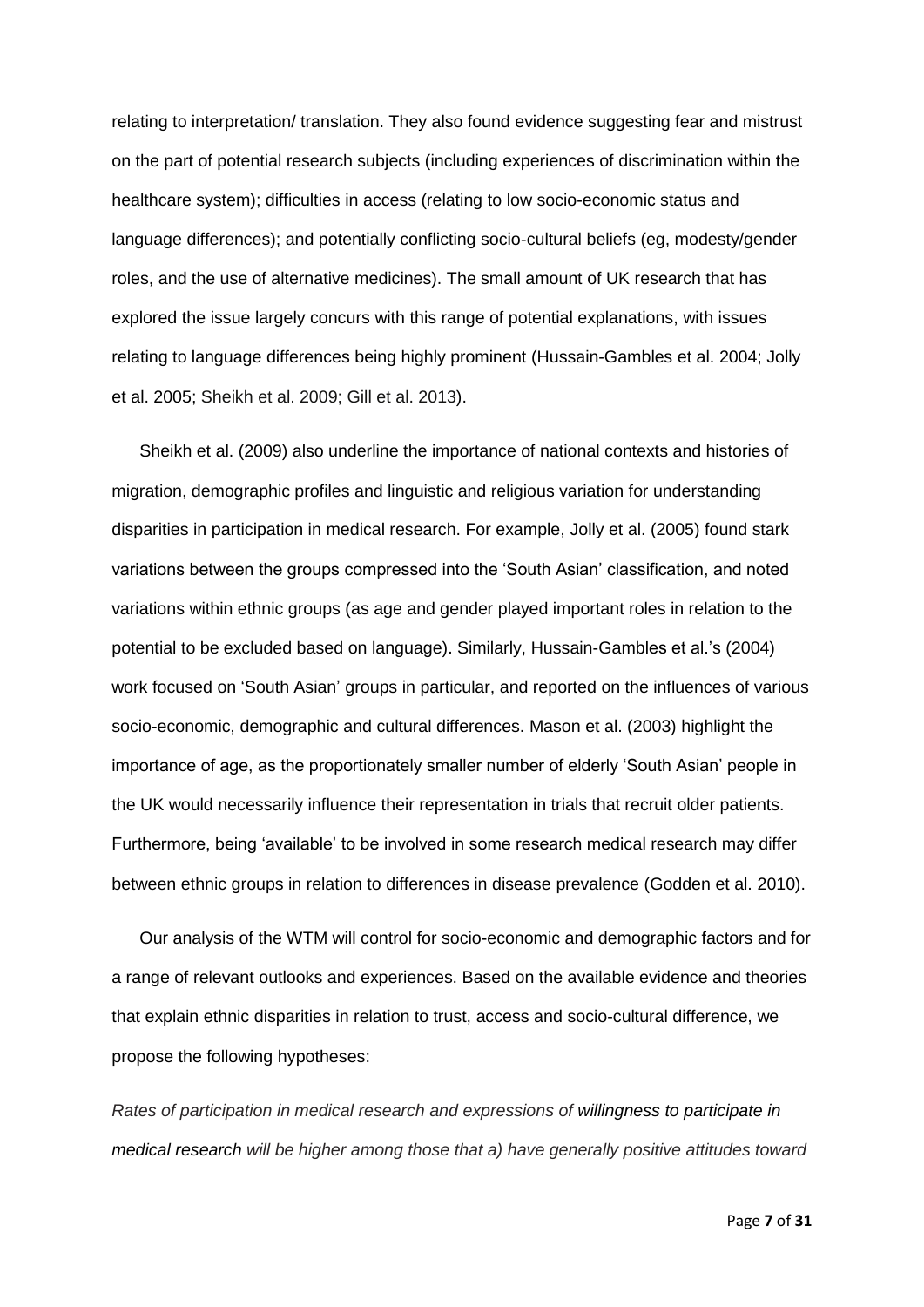*medical science (indicating trust) b) have higher levels of occupational status (indicating access) and c) have less religious outlooks (indicating socio-cultural beliefs). We expect these effects to be stronger among people from the BAME group compared to people from the White British group* (as this would show that these factors were having a greater impact on the outcomes for those in minority ethnic groups)*.* 

#### **Methods**

#### *Data*

The hypotheses outlined above are tested using data from the Wellcome Trust Monitor (WTM). The WTM focuses on questions about science education, engagement with medical research and public attitudes toward biotechnologies. It is conducted on a representative, randomly selected, sample of the UK population. The WTM first wave was conducted in 2009 and a second wave followed in 2012, with many of the original questions repeated. Each WTM survey had two sets of respondents: adults and young people, aged 14-18 years. The analysis in this paper relies on data collected from adults over the two waves (*n* = 1179 in 2009;  $n = 1396$  in 2012; total  $n = 2575$ ). Further details of the findings, design and methodology are available in two research reports (Butt et al. 2009; Ipsos MORI 2013a).

#### *Measures*

The WTM captured respondents' ethnicity by asking: 'to which of these ethnic groups do you consider you belong?' and offering a show card of options (which used the ethnic group categories from the Census of England and Wales). The Census categories were adjusted in 2011, and data collection practices in Wave 2 were changed to reflect this. The ethnic composition of the samples in Waves 1 and 2, reported in the WTM Research Report Wave 2 (Ipsos MORI 2013a: 16), shows an approximate match in the *proportions* of the various

Page **8** of **31**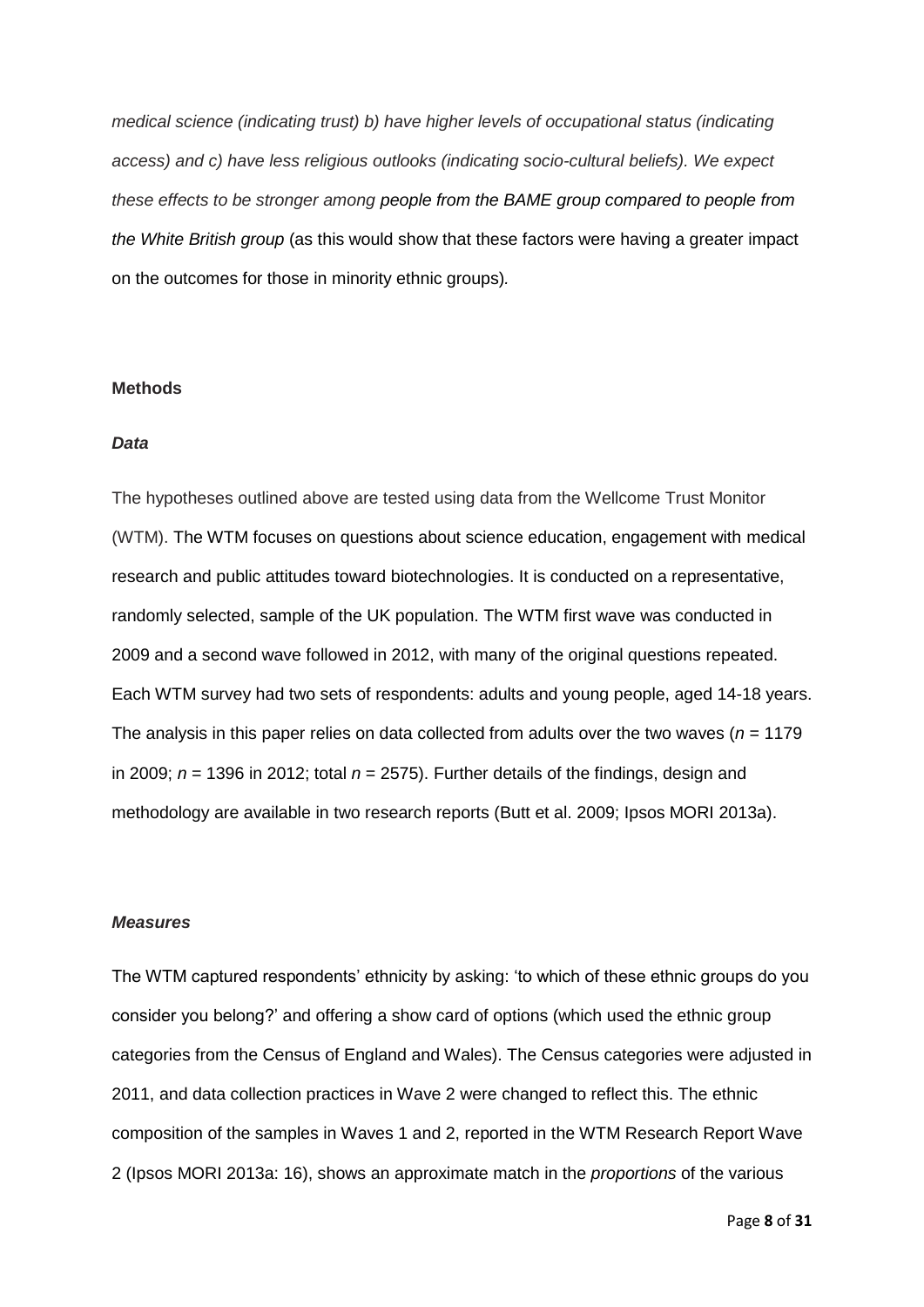ethnic groups in both waves of the survey compared with population estimates from the 2011 Census of England and Wales. Despite this proportionality, using the WTM to address questions about ethnic difference raises a problem in relation to sample size. Where a sample contains relatively small numbers of respondents from BAME groups it can be difficult to robustly disaggregate study finding by ethnicity. Indeed, the WTM Research Reports do not disaggregate findings by ethnic group for this reason.

Given our primary interest in ethnic variation we have created a meaningful subgroup analysis by 'pooling' the datasets from the 2009 and 2012 surveys. There is a precedent for aggregating waves of survey data in this manner to address the problem of low numbers of respondents from minority ethnic groups (Campbell and Troyer 2011). Of the adult participants in Wave 1 (2009), 14.1% self-reported their ethnicity in categories other than White: English/Welsh/Scottish/Northern Irish/British and in Round 2 (2012) this rose to 18.4%. Even after pooling two datasets there remained limited potential to disaggregate findings *within* and *between* BAME groups, and so in this paper the only specific ethnic group label used alone is White: English/Welsh/Scottish/Northern Irish/British (from here on, for simplicity, 'White British'). Against this 'White British' group all other ethnicities (including White minority ethnic groups) were grouped into the reference category: an aggregated 'BAME group'.

The WTM contained a block of questions addressing respondents' involvement in medical research, including questions about willingness to participate in different types of study. As a measure of previous participation respondents were asked:

Q: Have you or a member of your family ever taken part in a medical research project. This might have involved testing a new drug as part of a clinical trial, providing samples of blood or tissue for a project tracking the development of a particular illness, or completing a survey about your experiences of a particular illness or drug [*1. Yes, respondent; 2. Yes, member of*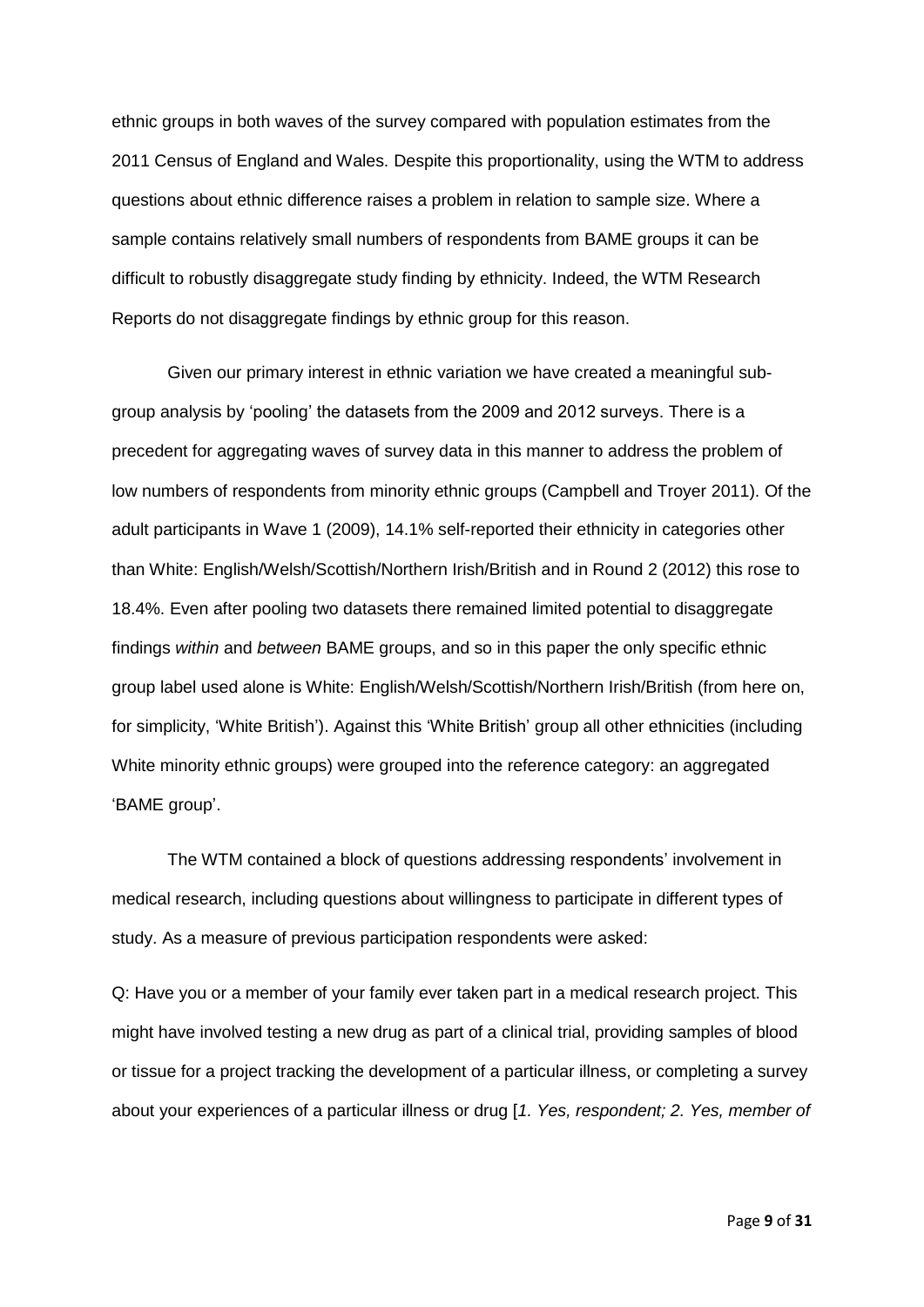*respondent's family; 3. Both respondent and member of respondent's family; 4. No, neither; 9. Don't know*]

The data show that only 12.1% of respondents have ever participated in medical research. This is 13.4% among those in the White British group and 5.7% among those in the BAME group. With respect to respondents' willingness to participate in medical research, the only item included in both waves makes specific reference to allowing access to anonymised medical records:

Q. How willing or unwilling would you be to take part [AGAIN] in a medical research project which involved allowing access to your personal health information, that is, your medical records, on an anonymous basis [*1. Very willing; 2. Fairly willing; 3. Fairly unwilling; 4. Very unwilling; 9. Don't know*]

In contrast to the small proportion of respondents who had taken part in research, two thirds (66.7%) of respondents were fairly or very willing to participate in the form of medical research specified in the question. There were small differences between ethnic groups in willingness to participate but the association was very weak (Chi-Squared 21.637, Cramer's V .092, p .000). For our multivariate analysis we derived dichotomous outcome variables for participation ('Yes, respondent' and 'Both respondent and family member' versus all other responses) and willingness to participate ('Very willing' and 'Fairly willing' versus all other responses).

As noted above, a range of factors has been associated with participation in, or willingness to participate in, medical research including some specifically relating to ethnic difference. Our analysis will control for socio-economic and demographic factors (age, gender, education and occupation). Gender (male versus female) is dichotomous. Age in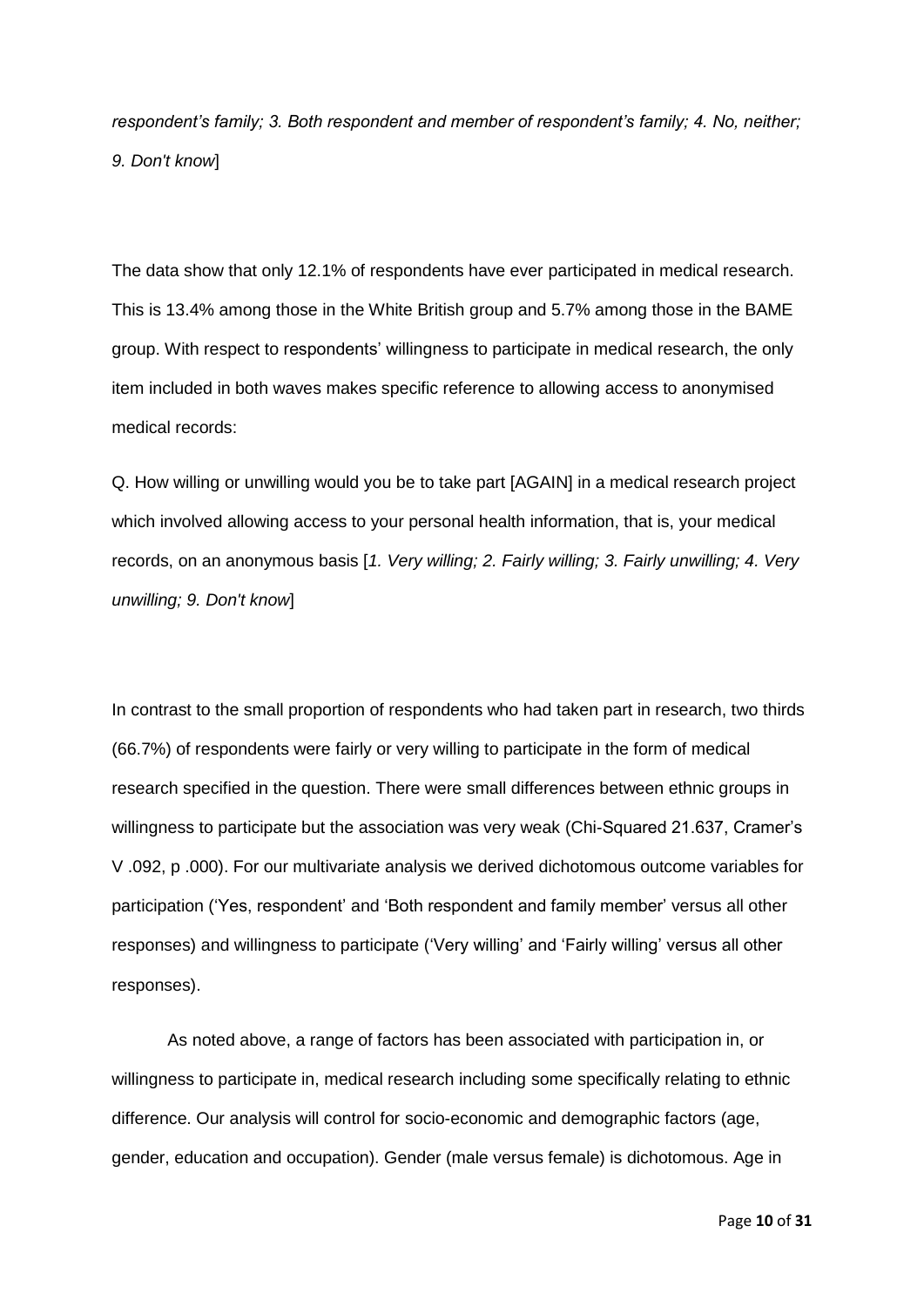years was coded into four groups (18-34, 35-49, 50-64, 65 and over). Education was coded into four categories by highest qualification (None, Secondary education, Further education, Degree). Occupation was coded using NS-SEC 5 classes (Routine, Supervisory/technical, Self-employed, Intermediate, Managerial/professional). In order to retain the maximum number of cases and guard against item non-response bias, dummy variables were included for respondents whose education and/or occupation was not reported.

Our analysis will also include variables for a range of outlooks and experiences that relate to (or can reasonably be assumed to relate to) likelihood of participation, including engagement with science, socio-cultural beliefs and health. Indicators of engagement with science included dichotomous variables for: having a science qualification; whether they had sought information about medical research; confidence in medical science to improve quality of life; and, whether a family and/or household worked in medical science. Other variables for engagement with science were interest in science at school and interest in medical research (both coded as Very interested, Fairly interested, Not interested); and 'scientific literacy' based on a score in a science-based quiz (grouped into High, Medium and Low scores). We also included indicators of socio-cultural beliefs using two dichotomous variables: holding a religious belief and holding creationist beliefs. Measures of health included self-rated subjective health coded into three categories (Poor health, Fairly good heath, Very good health), and a dichotomous variable for the respondent or a relative having a genetic condition.

#### *Statistical Analysis*

Regression models were constructed to assess ethnic group differences in relation to two outcome variables: 1) participation in medical research and 2) willingness to participate in medical research. For each outcome, results are presented for two models that test for the effect of ethnic group while controlling for a range of other characteristics. Model A contains ethnic group and other selected socio-economic and demographic factors. In Model B,

Page **11** of **31**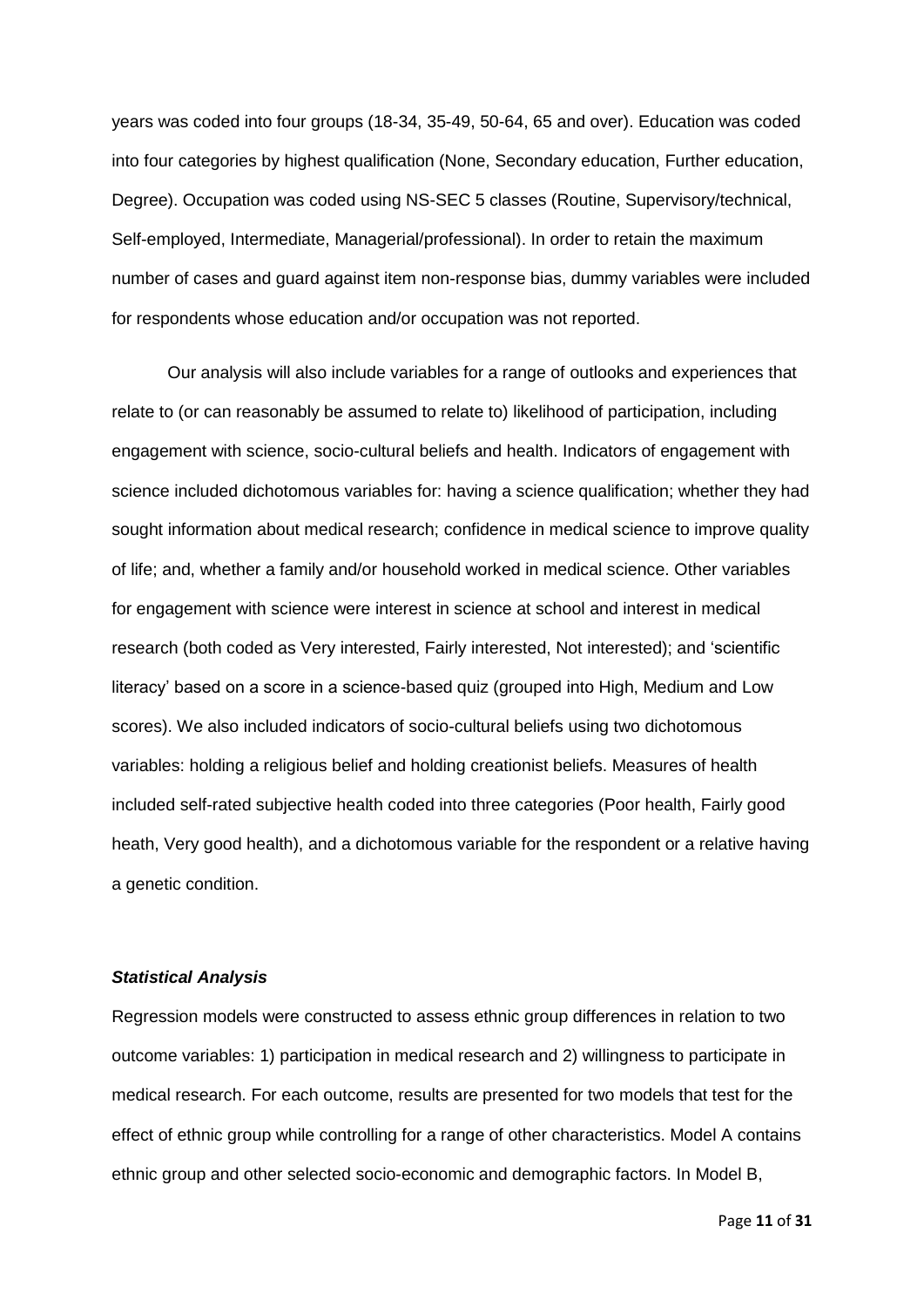socio-economic and demographic factors are supplemented with measures of outlooks and experiences that specifically related to likelihood of participation or willingness to participate. In order to unpack the relationship between ethnic group and the rest of the predictors, we undertook the analysis on (i) all respondents and on separate samples of respondents from (ii) the White British group and (iii) the BAME group.

# **Findings**

Multivariate models are presented in Tables 1 and 2. Table 1 assesses ethnic group differences in participation in medical research using both models among all respondents (Models 1Ai and 1Bi), and among the White British (Models 1Aii and 1Bii) and BAME groups (Models 1Aiii and 1Biii). Table 2 assesses ethnic differences in willingness to participate using both models among all respondents (Models 2Ai and 2Bi), and among the White British (Models 2Aii and 2Bii) and BAME groups (Models 2Aiii and 2Biii). We use the results to address in sequence the hypotheses set out earlier in the paper.

*Compared to people from the White British group, people from the BAME group will be: less likely to have taken part in medical research*; *less likely to express a willingness to participate (WP) in medical research.*

The analysis supports the hypothesis of lower participation: people from the White British group were 87% more likely than those from the BAME group to have participated in medical research when controlling for socio-economic and demographic factors. This difference fell to 64% when also controlling for other relevant outlooks and experiences. The analysis weakly supports the hypothesis of less WP: at lower levels of statistical significance, people from the White British group were 27% more likely than those from the BAME group to express WP when controlling for socio-economic and demographic factors. However, the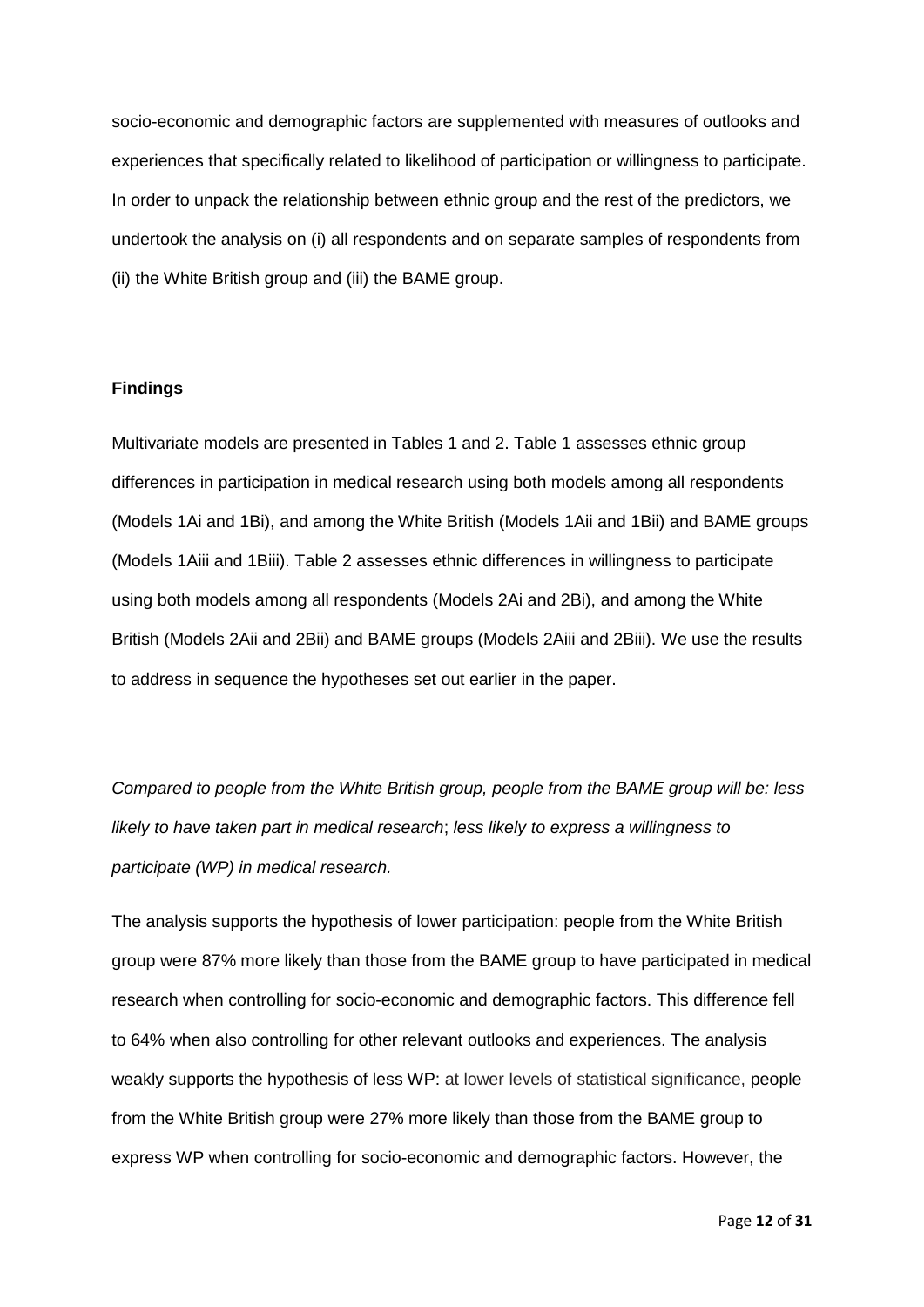difference in WP loses its statistical significance when other relevant outlooks and experiences are controlled. The analysis below will consider further the various control variables to highlight which ones are most relevant to understanding ethnic group variation in engagement with medical research.

*Rates of participation in medical research and expressions of willingness to participate (WP) in medical research will be higher among those that that have generally positive attitudes toward medical science (indicating trust). We expect these effects to be stronger among people from the BAME group compared to people from the White British group.*

The analysis does not support the hypothesis of greater participation among those with more 'confidence in medical science to improve quality of life'. There was no association between these variables in assessments of ethnic differences that controlled for socio-economic and demographic factors and relevant outlooks and experiences, or in the White British and BAME sub-group analyses. In contrast, the equivalent analyses for WP do support both parts of the hypothesis. Those who had 'confidence in medical science to improve quality of life' were 80% more likely than those without 'confidence' to express WP. In the White British sub-group analysis the association between WP and confidence was weaker than the same association in the BAME sub-group analysis (WB  $OR = 1.74$  versus BAME  $OR = 2.89$ ). This suggests that confidence in medical science to improve quality of life is a stronger influence on WP for people in the BAME group than it is for those in the White British group.

*Rates of participation in medical research and expressions of willingness to participate (WP) in medical research will be higher among those that that have higher levels of occupational status (indicating access). We expect these effects to be stronger among people from the BAME group compared to people from the White British group.*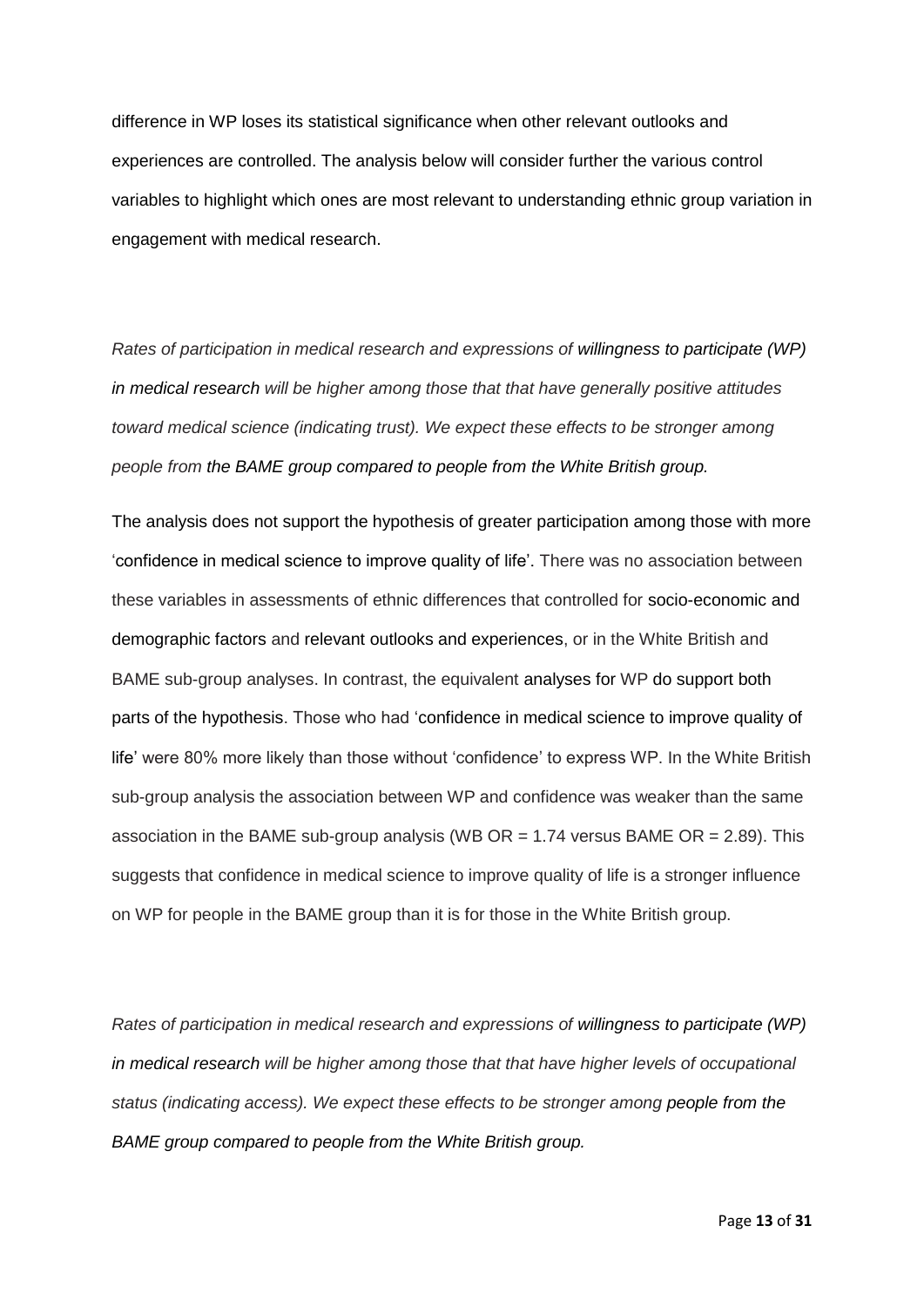The analysis does not support the hypothesis. There was no association between these variables in assessments of ethnic differences that controlled for socio-economic and demographic factors and relevant outlooks and experiences. There was some evidence of occupational differences in participation, but only *within* one arm of the sub-group analysis. The BAME sub-group analysis that controlled for socio-economic and demographic factors only revealed that those who held managerial/ professional occupations were over eight times more likely to have participated than those in routine employment. Some patterns of association emerged in the analyses between occupational status and WP. In assessments of ethnic differences in WP that controlled for socio-economic and demographic factors alone, willingness was higher among those in managerial/ professional roles ( $OR = 1.45$ ) and those who were self-employed ( $OR = 1.46$ ) when compared to those in routine employment. The sub-group analysis suggests differences in this occupational influence, with WP significantly associated with managerial/professional roles in the WB sub-group analysis (OR =  $1.54$ ) and self-employment in the BAME sub-group analysis (OR =  $2.84$ ).

*Rates of participation in medical research and expressions of willingness to participate (WP) in medical research will be higher among those that that have less religious outlooks (indicating socio-cultural beliefs). We expect these effects to be stronger among people from the BAME group compared to people from the White British group.*

There is some evidence to support the hypothesis of higher rates of participation among those with less religious outlooks. There was no association between holding 'religious beliefs' and participation in assessments of ethnic differences that controlled for socioeconomic and demographic factors and relevant outlooks and experiences, or in the White British and BAME sub-group analyses. However, those holding 'creationist beliefs' were 34% less likely to participate in medical research than those not holding such beliefs. While there was no such association in the White British sub-group analysis, in the BAME sub-group those who held 'creationist beliefs' were 87% less likely to participate in medical research

Page **14** of **31**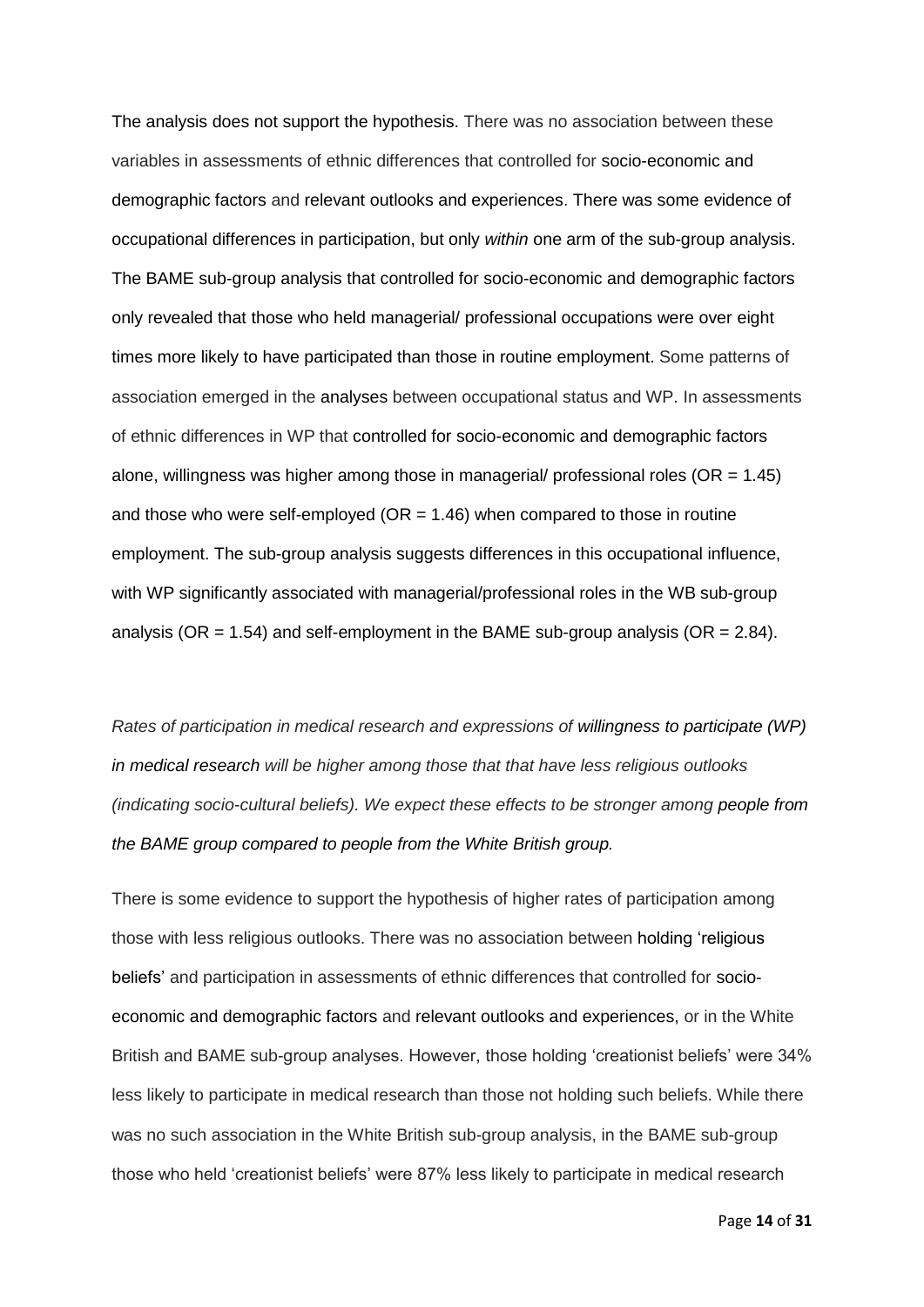than those not holding such beliefs. This suggests that, in the general population, beliefs in creationism reduce the likelihood of participation in medical research; but while those in the White British group with creationist beliefs are no more or less likely to participate, those within the BAME group who hold creationist beliefs are less likely to participate than those who do not. The only association between religious outlooks and WP was in the White British sub-group analyses, where those holding 'religious beliefs' were 20% less likely to express WP than those that did not.

#### *Other notable variations: health and education*

In assessments of ethnic differences in participation that controlled for socio-economic and demographic factors and relevant outlooks and experiences, higher levels of participation were associated with being older, having poorer health and greater engagement with medical science. Of these variables in the BAME sub-group analysis, however, only poorer health remained clearly associated with participation (with a stronger level of influence). In assessments of ethnic differences in WP that controlled for socio-economic and demographic factors and relevant outlooks and experiences, higher levels of WP were associated with better health (i.e. the inverse of the relationship with actual participation). In the White British sub-group analysis the association between WP and being in fairly good health (compared to being in poor health) was weaker than the same association in the BAME sub-group analysis (WB OR =  $1.43$  versus BAME OR =  $2.26$ ).

With respect to education, the White British sub-group analysis that controlled for socio-economic and demographic factors alone showed those with a degree level qualification had double the likelihood of participation of those with no qualification ( $OR =$ 2.16). In contrast, in the BAME sub-group analysis, some increases in educational level were associated with lower likelihoods of participation: compared to those with no qualification, those with secondary educational qualifications were 86% less likely to have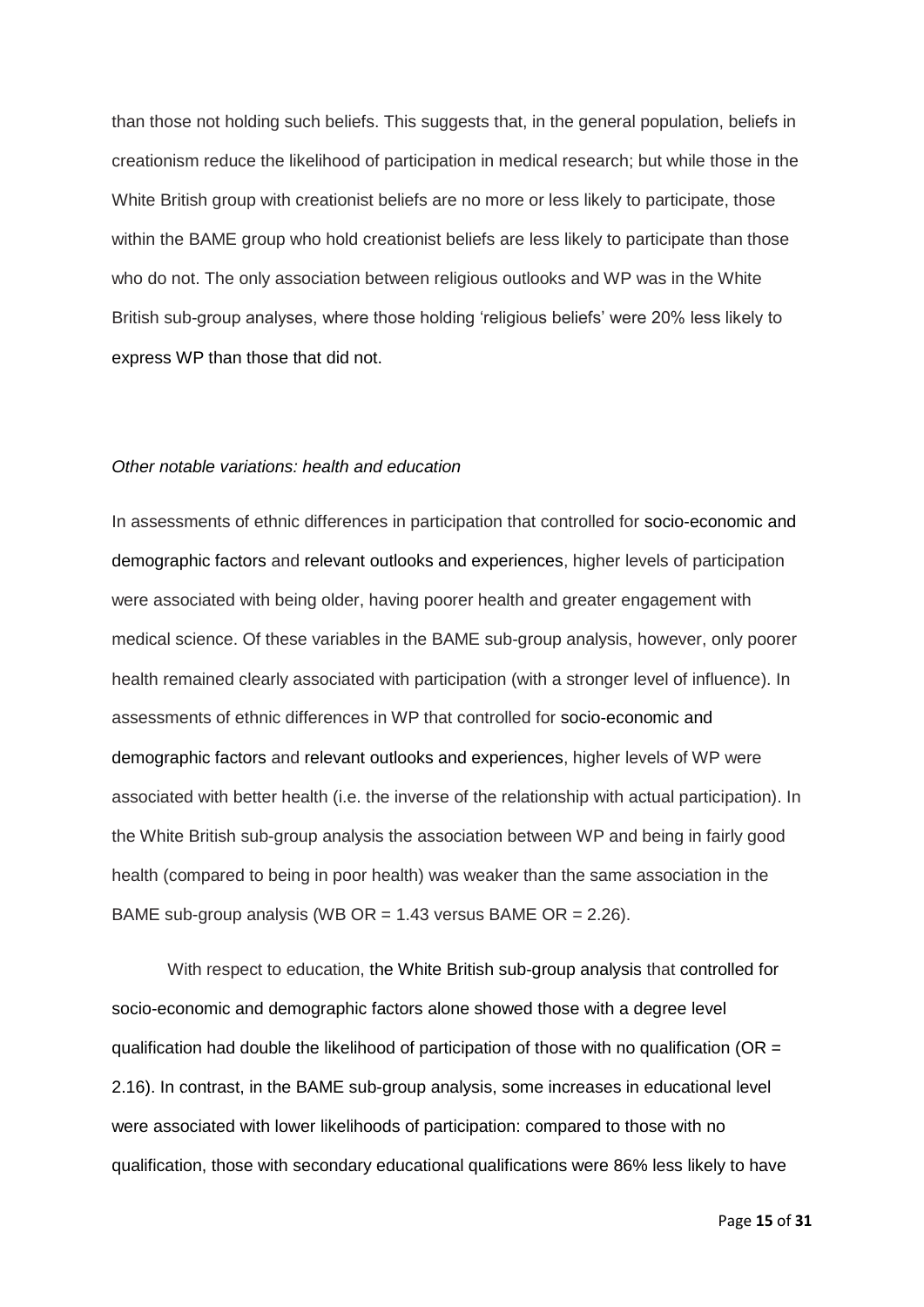participated and those with qualifications from further education were 78% less likely to have participated, but at lower levels of statistical significance. A pattern was also evident in relation to willingness to participate. In the WB sub-group analysis that controlled for socioeconomic and demographic factors only, those with a degree level qualification were 59% more likely to express WP in comparison with those with no qualification. In contrast, in the BAME sub-group analysis that controlled for socio-economic and demographic factors and relevant outlooks and experiences, those qualified to degree level were 66% less likely to express WP in comparison to those without educational qualifications.

#### **Discussion**

This analysis of the WTM has shown a broad ethnic difference in rates of participation in medical research. Respondents in the White British group were more likely to report participation in medical research than those in the BAME group; a difference that exists after controlling for socio-economic and demographic factors, and relevant outlooks and experiences. These findings correspond with the above-mentioned research suggesting an under-representation of participants from BAME groups in UK medical research in specific settings. They are particularly important because they help to join up evidence from those other studies that might otherwise be considered piecemeal and context specific.

It was less clear whether respondents in the BAME group were less likely than those in the White British group to express willingness to participate in medical research. The weak evidence in support of this hypothesis that existed when controlling for socio-economic and demographic factors lost its statistical significance after controlling for outlooks and experiences. Previous surveys demonstrating ethnic variation in hypothetical decisions about willingness to participate in the US (eg, Cobb et al. 2014) sit against evidence of equal consent to participate once invitations have been made in the US (eg, Wendler et al. 2006) and in the UK (Jolly et al. 2005). Our analysis of the WTM dataset suggests only patchy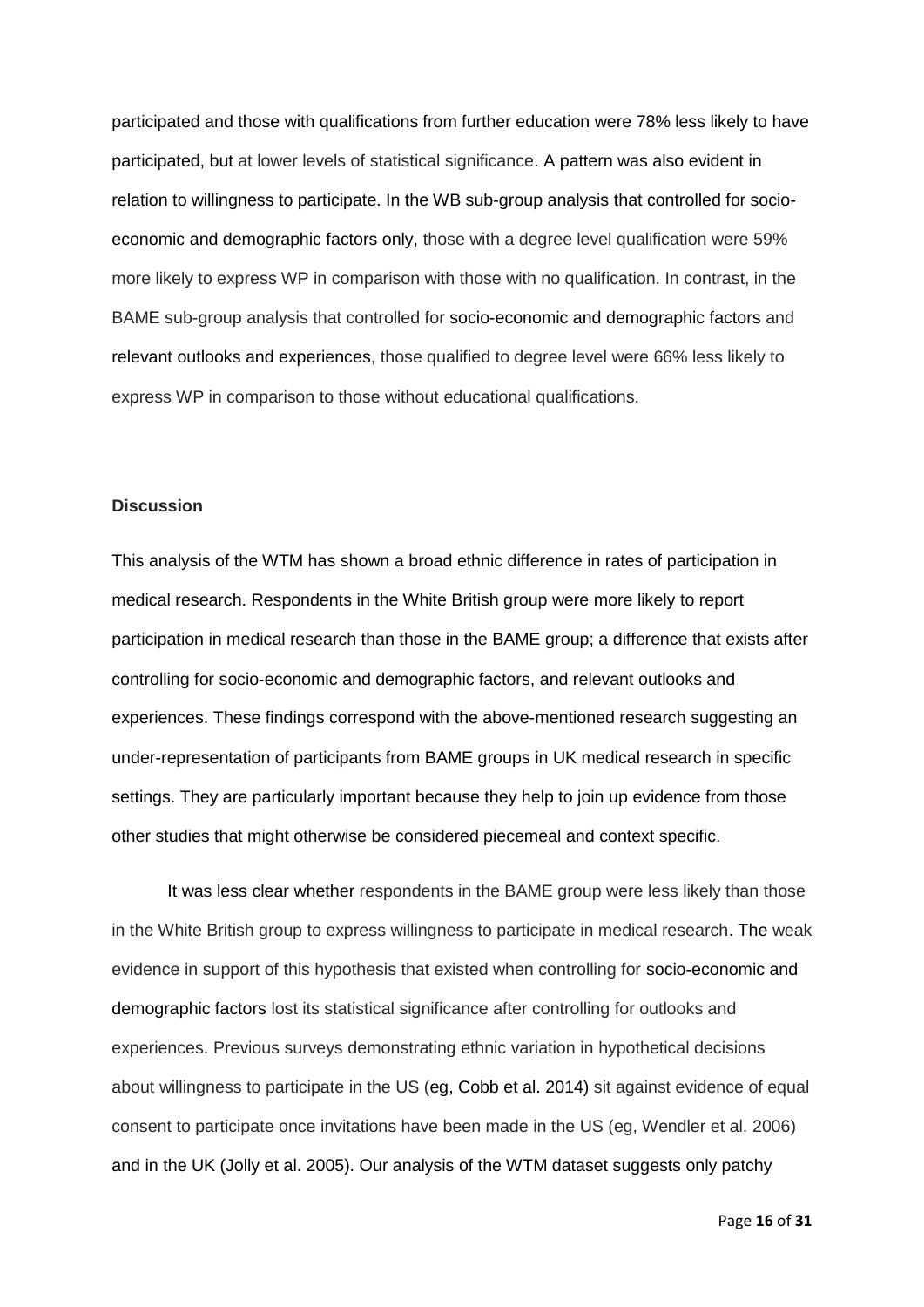evidence that those in the BAME group were slightly less willing to participate; the evidence that those in the BAME group were less likely to have participated was greater, stronger and more consistent. This evidence suggests that the problem of under-representation is not primarily about willingness to participate, which support arguments against blaming 'marginalised people' for patterns of unequal participation (Sheikh 2006).

It is, however, difficult for us to make larger claims about where causes for the different rates of engagement lie using the WTM. As discussed earlier, three broad explanations have been advanced for differential rates of participation. While the WTM data do not allow us systematically to address explanations relating to the practices of the medical research community or factors relating to demographic differences, we made use of the available variables to test hypotheses that focused on factors relating to potential medical research participants. We are mindful that discussions of 'participants' characteristics' in isolation from socio-structural barriers could appear to 'blame' those identified characteristics. Nevertheless our analysis reveals interesting and important differences that warrant discussion as they could help to inform the strategies of those in the medical research community who are attempting to address under-representation.

Our analysis did not reveal consistent associations between ethnic group, occupational status and engagement with medical research. However, we did find higher participation rates among those in the BAME group that were in managerial/ professional roles and higher willingness to participate among the self-employed. In the UK, selfemployment has been linked to higher socio-economic status for some ethnic minority groups (Mason 2006). The findings support previous evidence of socio-economic status differences in engagement in medical research within BAME groups (Hussain-Gambles et al. 2004). This highlights that occupational status is an important driver of engagement with medical research and underlines the importance of recognizing variability within and between BAME groups.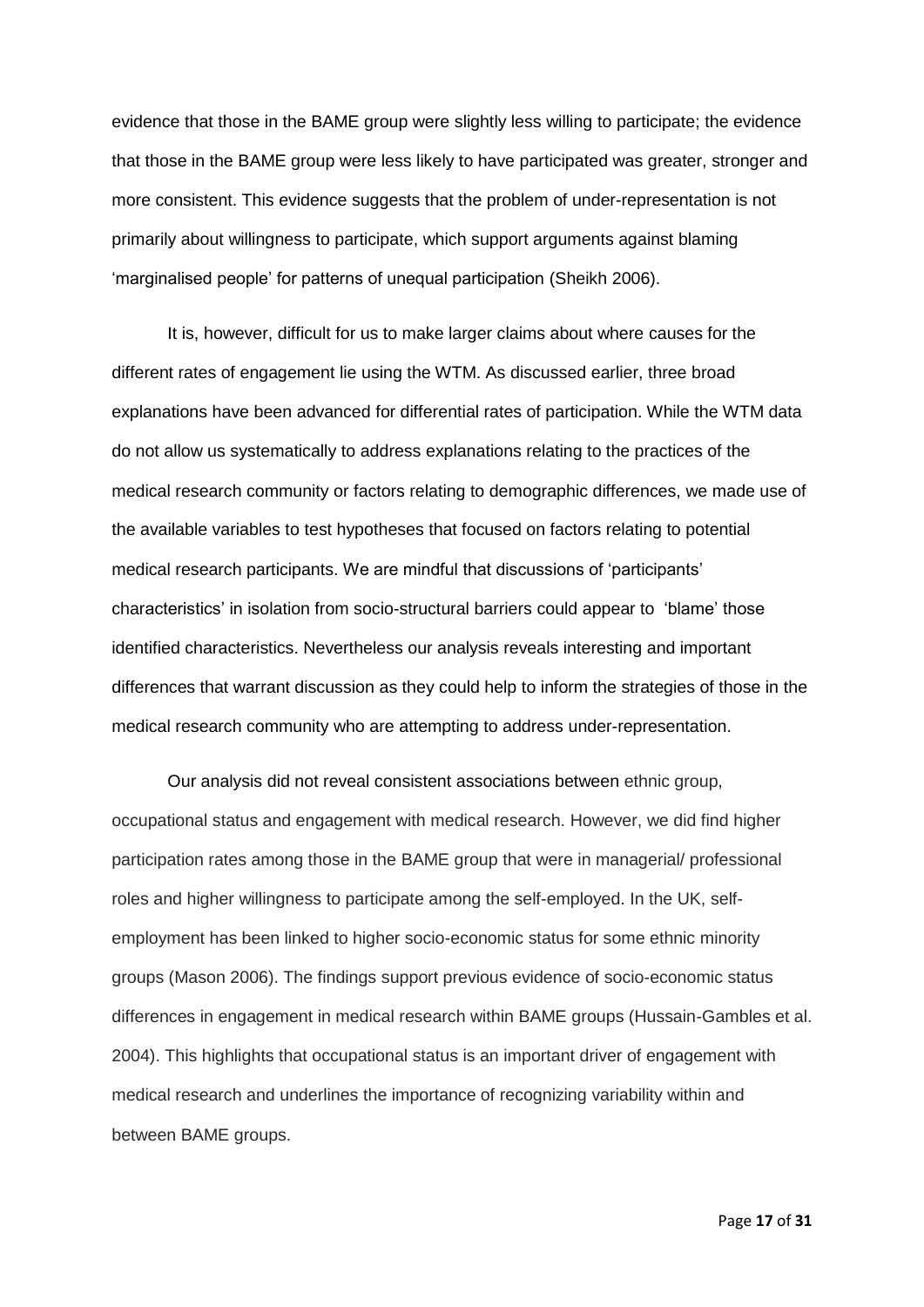A lack of trust in medical professionals has been linked with ethnic minority underrepresentation in the US (Shavers-Hornaday et al. 1997), but the evidence supporting this in the UK is more contested (Hussain-Gambles et al. 2004; Jolly et al. 2005). In our analysis, less 'confidence in medical science to improve quality of life' was not associated with participation in medical research, including in the ethnic sub-group analyses. Having positive attitudes toward medical research has been associated with willingness to participate (eg, Trauth et al. 2000), and we also found evidence that having less confidence in medical science to improve quality of life reduced expressions of the willingness to participate. Notably this relationship was stronger among those in the BAME group. This suggests that the medical science community could encourage greater engagement by communicating its vision of the benefits of research, including in ways that were inclusive to those in BAME groups.

We found those with religious belief in the White British group expressed less willingness to participate in medical research. We also found that belief in creationism lessened the likelihood of participation in medical research, and did so more strongly among people in the BAME group. This suggests that a belief in creationism is a marker for a set of ideas or practice that are part of the explanation for lower rates of participation and that this influence is stronger among people from BAME groups. This could, in part, be about strength of belief; Allum et al. (2014) show that people who are 'more religious' may be less persuaded by claims about the benefits of biomedical research. It could also, in part, mark stricter adherence to particular ethno-cultural practices, including gendered issues about modesty that commonly feature in explanations of BAME group under-representation (Hussain-Gambles et al. 2004). What these findings suggest is that the attempts by the medical science community to address BAME under-representation should carefully avoid conflating ethnicity, faith and creationist beliefs.

Our sub-group analysis also adds some new dimensions to the existing debate. In the WTM dataset, being in poorer health increased everyone's likelihood of participation in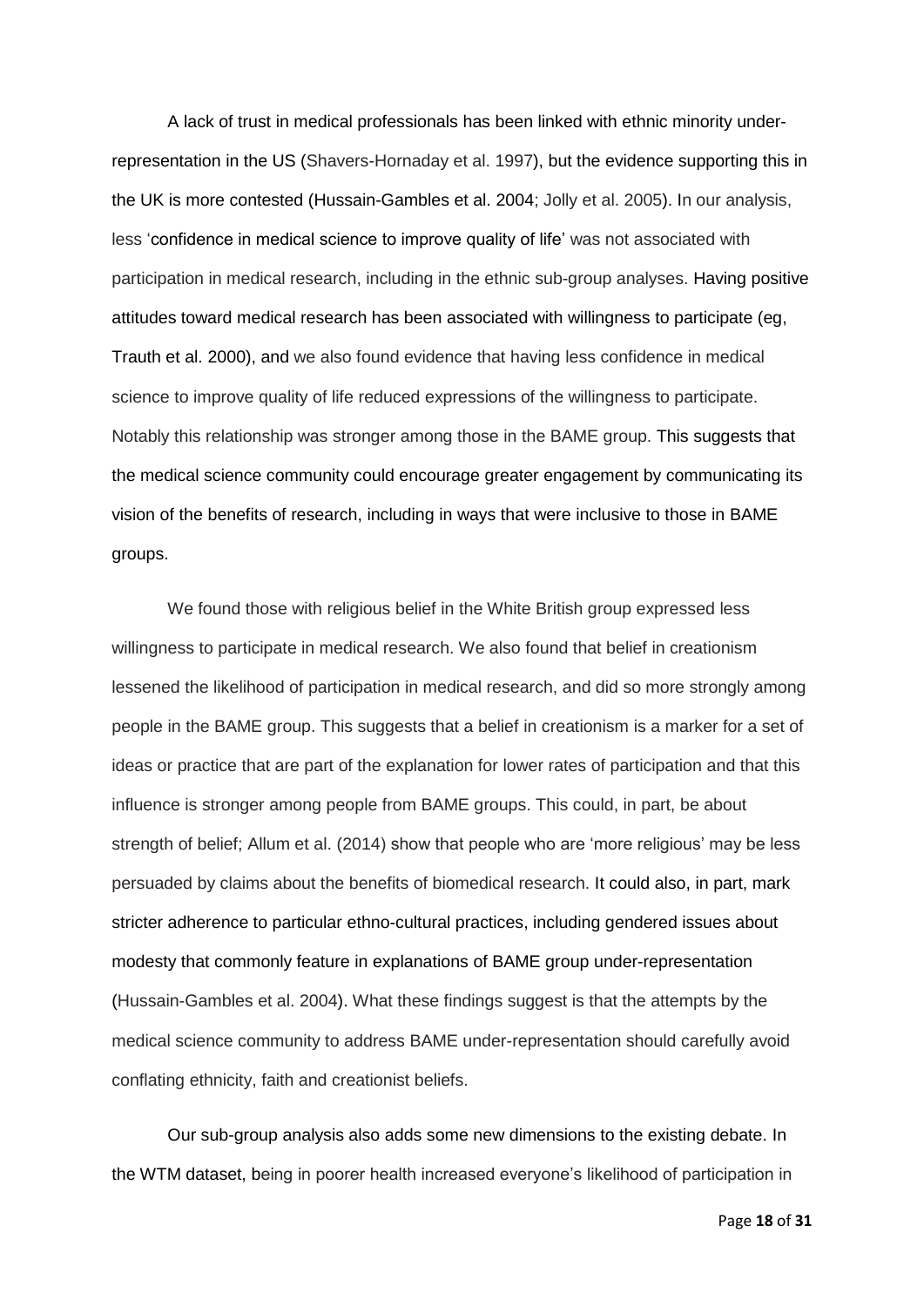medical research. However, it had a stronger effect among people in the BAME group. Similarly, being in fairly good health lessened everyone's likelihood of expressing a willingness to participate, but again with a stronger effect among people in the BAME group. In other words, those from the BAME group in poorer health are – relative to those of a similar health status in the WB group - more likely to get involved in medical research, and less likely to express a willingness to participate. The sub-group analysis also revealed differences in relation to level of education. In contrast to what might be expected (eg, Trauth et al. 2000), and what was seen in the White British sub-group analysis, the BAME subgroup analysis showed some evidence of lower rates of participation and willingness to participate associated with increases in the level of education. Should these patterns be confirmed in other research there would be a need to develop explanations as to why being in a minoritised ethnic group can magnify the influence of health status and reverse the usual relationship with educational level.

How does our analysis contribute to addressing problems of under-representation? It has been argued that the onus should be on the medical research community to encourage equal access for all (Mason et al. 2003; Wendler et al. 2006; Sheikh 2006). Ethics committees and research funders have been urged to remove barriers to inclusivity, and medical researchers have been encouraged to improve access to research sites and information about opportunities. It is in this light that practices for addressing underrepresentation have been developing (eg, Nazroo 2006; Lloyd et al. 2008; Samsudeen et al. 2011). Our analysis identified variations in a broadly constituted BAME group; factors that were either a stronger influence in the BAME group compared to the White British group, or unique to the BAME group. While the existence of difference was expected, the nature and direction of some of these associations are notable. If further research were able to replicate these findings and to more fully identify inter-group and intra-group differences, those who are developing solutions to under-representation might usefully employ information about variability to develop targeted strategies for recruitment and advocacy.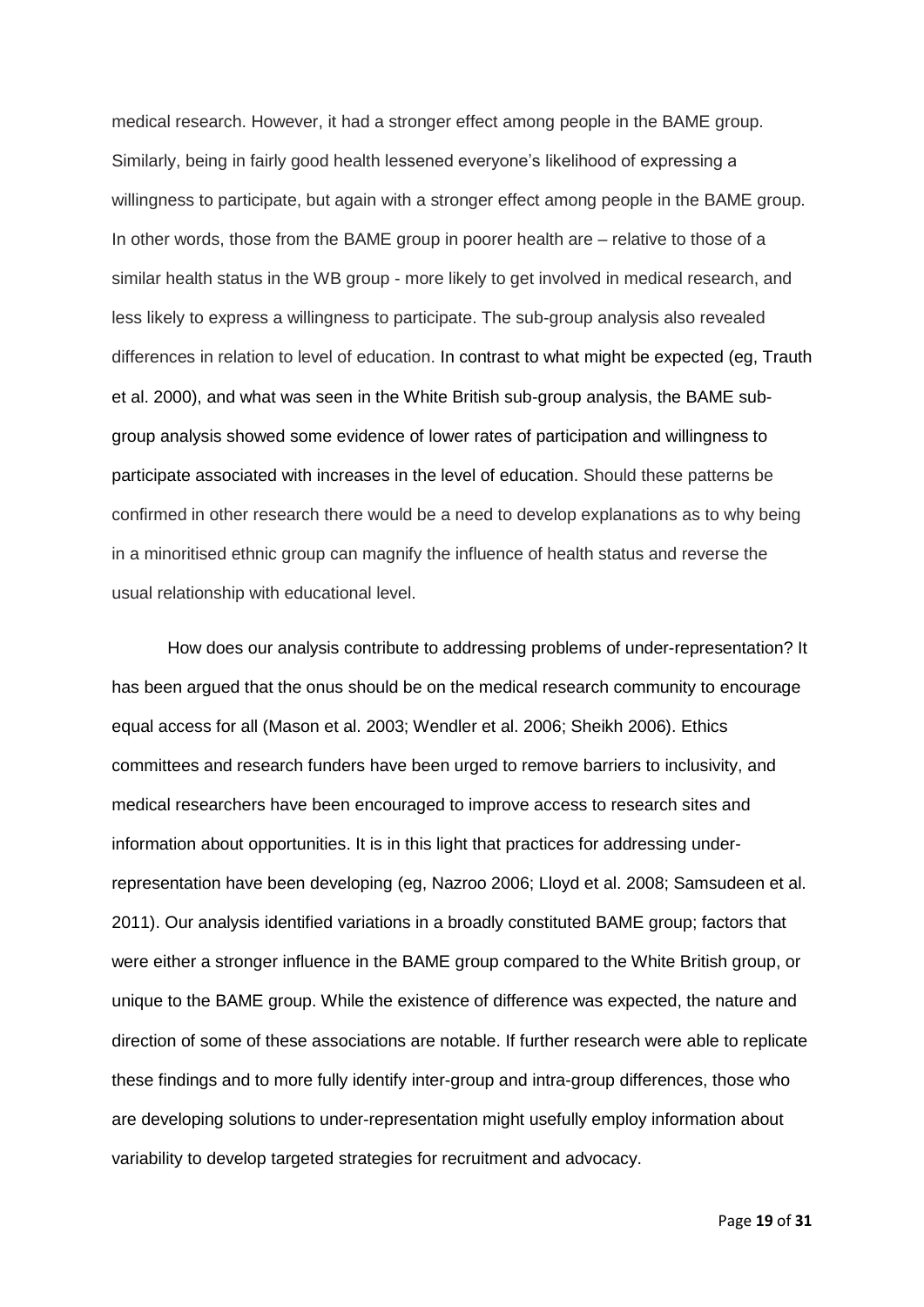Several limitations should be noted. We recognise that aggregating waves of survey data is not an ideal way to gain a sample for analysis, although it is a recognised solution for research about ethnic difference in contexts where respondents from BAME groups are under-represented in survey sampling practices (Saperstein 2013). It is also unfortunate that even this pooled data did not yield sufficient *n* to facilitate analysis within and between BAME groups. We also note the need for better measures of key variables. The outcome of willingness to participate in medical research was specifically tied to access to anonymised health records. The variable 'confidence in medical science to improve quality of life' cannot wholly capture the ways in which historical and contemporary discrimination may impact on trust in medical science. The variables 'belief in religion' and 'belief in creationism' are only partial markers of socio-cultural belief, and we recognise that a wider range of socio-cultural factors have been suggested to explain ethnic differences in participation.

Nevertheless, our analysis suggests ethnic differences in engagement with medical research that warrant further investigation in an improved dataset with larger numbers of participants from BAME groups. We thus echo calls for better quality information about patterns of participation (eg, Mason et al. 2003; Sheikh et al. 2004). In particular, we recommend that future rounds of the WTM should sample the UK population in such a way as to allow a finer-grained analysis of difference within and between BAME groups, which have been shown to be important in other studies (Hussain-Gambles et al. 2004; Jolly et al. 2005; Godden et al. 2010; Gill et al. 2013).

In conclusion, we found ethnic group differences in engagement with medical research in the UK, with those from BAME groups less likely to participate than those in the White British group but without being clearly less 'willing to participate'. This inequality has implications for the equitable and effective delivery of healthcare to Britain's increasingly multi-ethnic population. Engagement with medical research is subject to many influences and thus we must resist exaggerations about the role of ethnicity. Indeed, our findings highlight the importance of variation within our (by necessity) broadly conceived BAME

Page **20** of **31**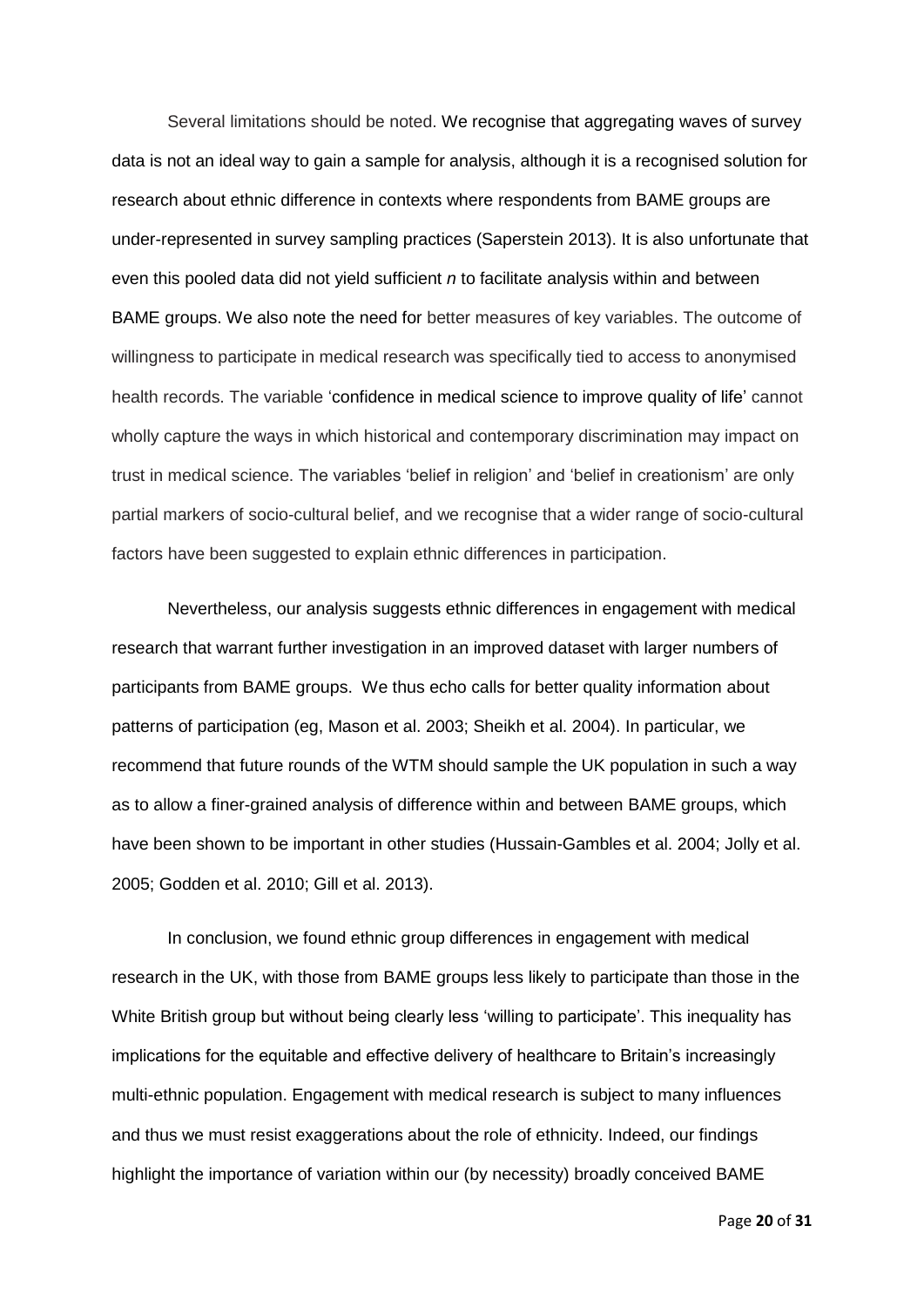group. After controlling for socio-economic and demographic difference and relevant outlooks and experiences, engagement with medical research within the BAME group varied in relation to occupation, education, attitudes to medical science, socio-cultural beliefs and health, and varied in ways that were different to the White British group. It follows therefore that improved knowledge about the causes of differential engagement should be encouraged and potentially used to inform more targeted interventions to reduce ethnic inequalities.

# **References**

- Allum, N., E. Sibley, P. Sturgis, and P. Stoneman. 2014. "Religious Beliefs, Knowledge about Science and Attitudes towards Medical Genetics." *Public Understanding of Science* 23 (7): 833–49. doi:10.1177/0963662513492485.
- Bhopal, R. 2014. *Migration, Ethnicity, Race, and Health in Multicultural Societies*. Second. Oxford: Oxford University Press.
- Brown, M., and A. Moyer. 2010. "Predictors of Awareness of Clinical Trials and Feelings about the Use of Medical Information for Research in a Nationally Representative US Sample." *Ethnicity & Health* 15 (3): 223–36. doi:10.1080/13557851003624281.
- Campbell, M. E., and L. Troyer. 2011. "Further Data on Misclassification A Reply to Cheng and Powell." *American Sociological Review* 76 (2): 356–64. doi:10.1177/0003122411401251.
- Cobb, E. M., D. C. Singer, and M. M. Davis. 2014. "Public Interest in Medical Research Participation: Differences by Volunteer Status and Study Type." *Clinical and Translational Science*, January. doi:10.1111/cts.12142.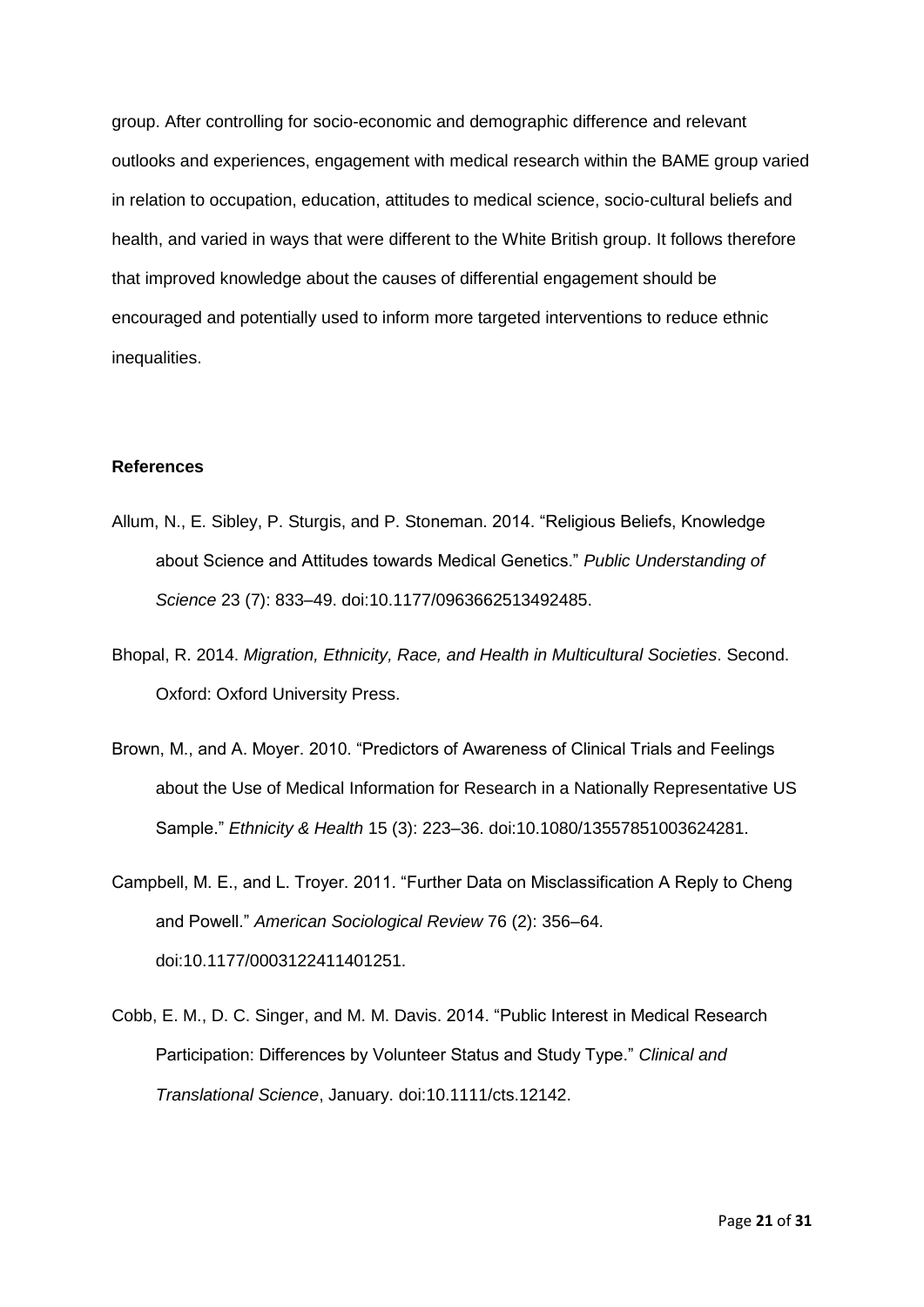- Cooper, H., H. Lester, S. Wilson, N. Freemantle, and H. Riley. 2003. "Representation of South Asian People in Randomised Trials." *BMJ : British Medical Journal* 327 (7411): 394–95.
- Davis, M. M., S. J. Clark, A. T. Butchart, D. C. Singer, T. P. Shanley, and D. S. Gipson. 2013. "Public Participation In, and Awareness About, Medical Research Opportunities in the Era of Clinical and Translational Research." *Clinical and Translational Science* 6 (2): 88–93. doi:10.1111/cts.12019.
- Ding, E.l., N. R. Powe, and J.B. Braunstein. 2004. "Women and Willingness to Participate in Clinical Trials: Results from a Hypothetical Randomized Control Trial." *Annals of Epidemiology* 14 (8): 610–610. doi:10.1016/j.annepidem.2004.07.051.
- Epstein, S. 2008. *Inclusion: The Politics of Difference in Medical Research*. Chicago: University of Chicago.
- Gabbay, J., and J. Thomas. 2004. "When Free Condoms and Spermicide Are Not Enough: Barriers and Solutions to Participant Recruitment to Community-Based Trials." *Controlled Clinical Trials* 25 (4): 388–99. doi:10.1016/j.cct.2004.06.004.
- Gill, P. S., G. Plumridge, K. Khunti, and S. Greenfield. 2013. "Under-Representation of Minority Ethnic Groups in Cardiovascular Research: A Semi-Structured Interview Study." *Family Practice* 30 (2): 233–41. doi:10.1093/fampra/cms054.
- Godden, S., G. Ambler, and A. M. Pollock. 2010. "Recruitment of Minority Ethnic Groups into Clinical Cancer Research Trials to Assess Adherence to the Principles of the Department of Health Research Governance Framework: National Sources of Data and General Issues Arising from a Study in One Hospital Trust in England." *Journal of Medical Ethics* 36 (6): 358–62. doi:10.1136/jme.2009.033845.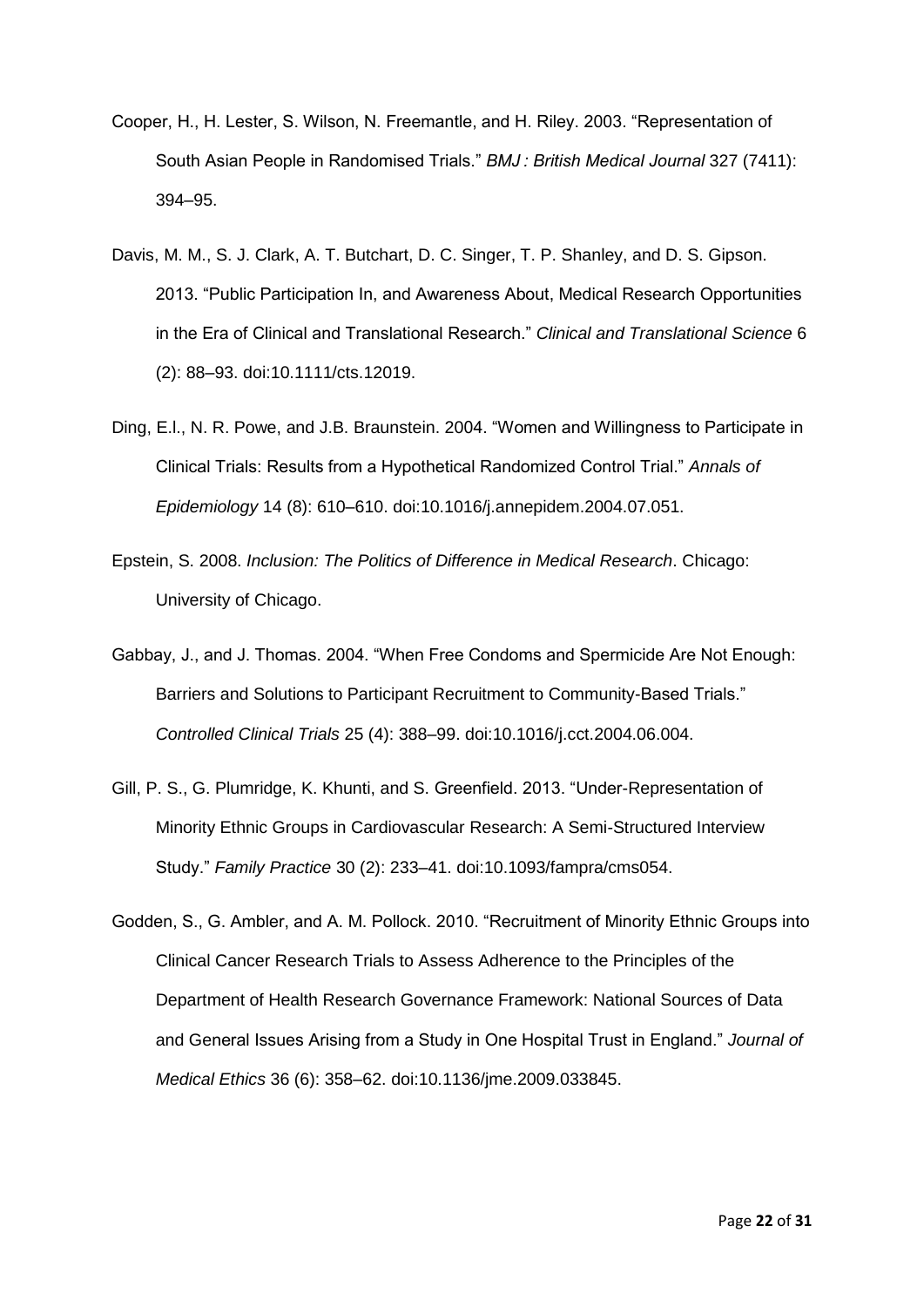- Hussain-Gambles, M., B. Leese, K. Atkin, J. Brown, S. Mason, and P. Tovey. 2004. "Involving South Asian Patients in Clinical Trials." *Health Technology Assessment (Winchester, England)* 8 (42): iii, 1–109.
- Ipsos MORI. 2013a. *Wellcome Trust Monitor Report Wave 2. Tracking Public Views on Science, Research and Science Education*. London: Wellcome Trust.
- Jenkins, V, D Farewell, L Batt, T Maughan, L Branston, C Langridge, L Parlour, V Farewell, and L Fallowfield. 2010. "The Attitudes of 1066 Patients with Cancer towards Participation in Randomised Clinical Trials." *British Journal of Cancer* 103 (12): 1801– 7. doi:10.1038/sj.bjc.6606004.
- Jolly, K., G. Y. Lip, R. S. Taylor, J. W. Mant, D. A. Lane, K. W. Lee, and A. J. Stevens. 2005. "Recruitment of Ethnic Minority Patients to a Cardiac Rehabilitation Trial: The Birmingham Rehabilitation Uptake Maximisation (BRUM) Study [ISRCTN72884263]." *BMC Medical Research Methodology* 5 (1): 18.
- Lloyd, C. E., M. R. D. Johnson, S. Mughal, J. A. Sturt, G. S. Collins, T. Roy, R. Bibi, and A. H. Barnett. 2008. "Securing Recruitment and Obtaining Informed Consent in Minority Ethnic Groups in the UK." *BMC Health Services Research* 8: 68. doi:10.1186/1472- 6963-8-68.
- Mason, D. 2006. "Ethnicity." In *Social Divisions*, by G Payne, Second, 102–30. Basingstoke: Palgrave Macmillian.
- Mason, S., M. Hussain-Gambles, B. Leese, K. Atkin, and J. Brown. 2003. "Representation of South Asian People in Randomised Clinical Trials: Analysis of Trials' Data." *British Medical Journal* 326 (7401): 1244–45.
- Murthy, V. H., H. M. Krumholz, and C. P. Gross. 2004. "Participation in Cancer Clinical Trials: Race-, Sex-, and Age-Based Disparities." *JAMA: The Journal of the American Medical Association* 291 (22): 2720–26. doi:10.1001/jama.291.22.2720.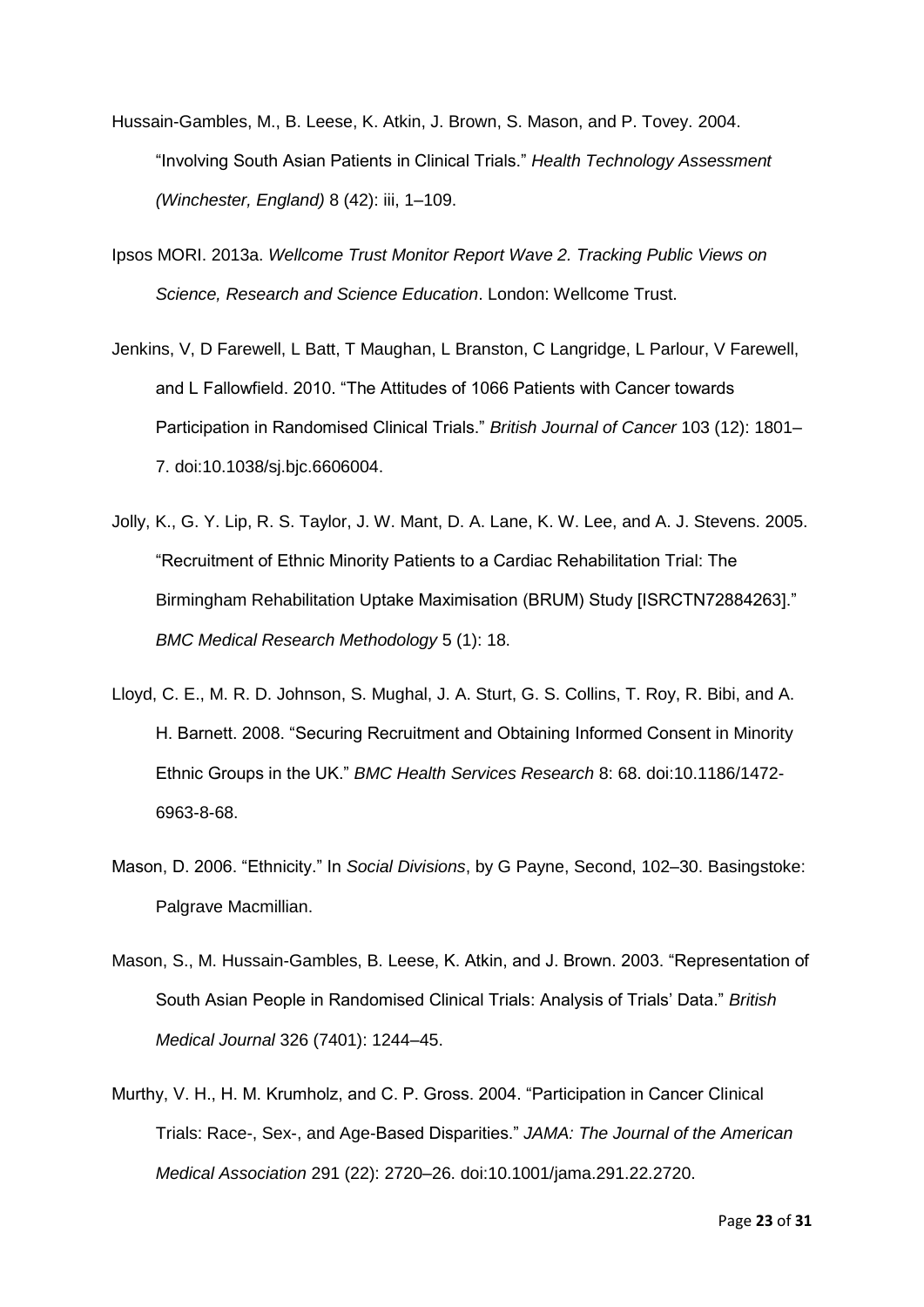Nazroo, J. Y., ed. 2006. *Health and Social Research in Multiethnic Societies.* London: Routledge.

NICE. 2011. *Hypertension: Clinical Management of Primary Hypertension in Adults*. London.

- Rathore, S. S., and H. M. Krumholz. 2003. "Race, Ethnic Group, and Clinical Research." *British Medical Journal* 327 (7418): 763–64.
- Robinson, J. M., and W. M. K. Trochim. 2007. "An Examination of Community Members', Researchers' and Health Professionals' Perceptions of Barriers to Minority Participation in Medical Research: An Application of Concept Mapping." *Ethnicity & Health* 12 (5): 521–39. doi:10.1080/13557850701616987.
- Samsudeen, B. S., A. Douglas, and R. S. Bhopal. 2011. "Challenges in Recruiting South Asians into Prevention Trials: Health Professional and Community Recruiters' Perceptions on the PODOSA Trial." *Public Health* 125 (4): 201–9. doi:10.1016/j.puhe.2011.01.013.
- Saperstein, A. 2013. "Representing the Multidimensionality of Race." In *Mapping "Race". Critical Approaches to Health Disparities Research.*, by L. E. Gomez and N Lopez, 133–45. New Brunswick: Rutgers University Press.
- Shavers-Hornaday, V. L., C. F. Lynch, L. F. Burmeister, and J. C. Torner. 1997. "Why Are African Americans under-Represented in Medical Research Studies? Impediments to Participation." *Ethnicity & Health* 2 (1-2): 31–45. doi:10.1080/13557858.1997.9961813.
- Sheikh, A., G. Netuveli, J. Kai, and S. S. Panesar. 2004. "Comparison of Reporting of Ethnicity in US and European Randomised Controlled Trials." *British Medical Journal* 329: 87–88.
- Sheikh, A. 2006. "Why Are Ethnic Minorities under-Represented in US Research Studies?" *PLoS Medicine* 3 (2): e49.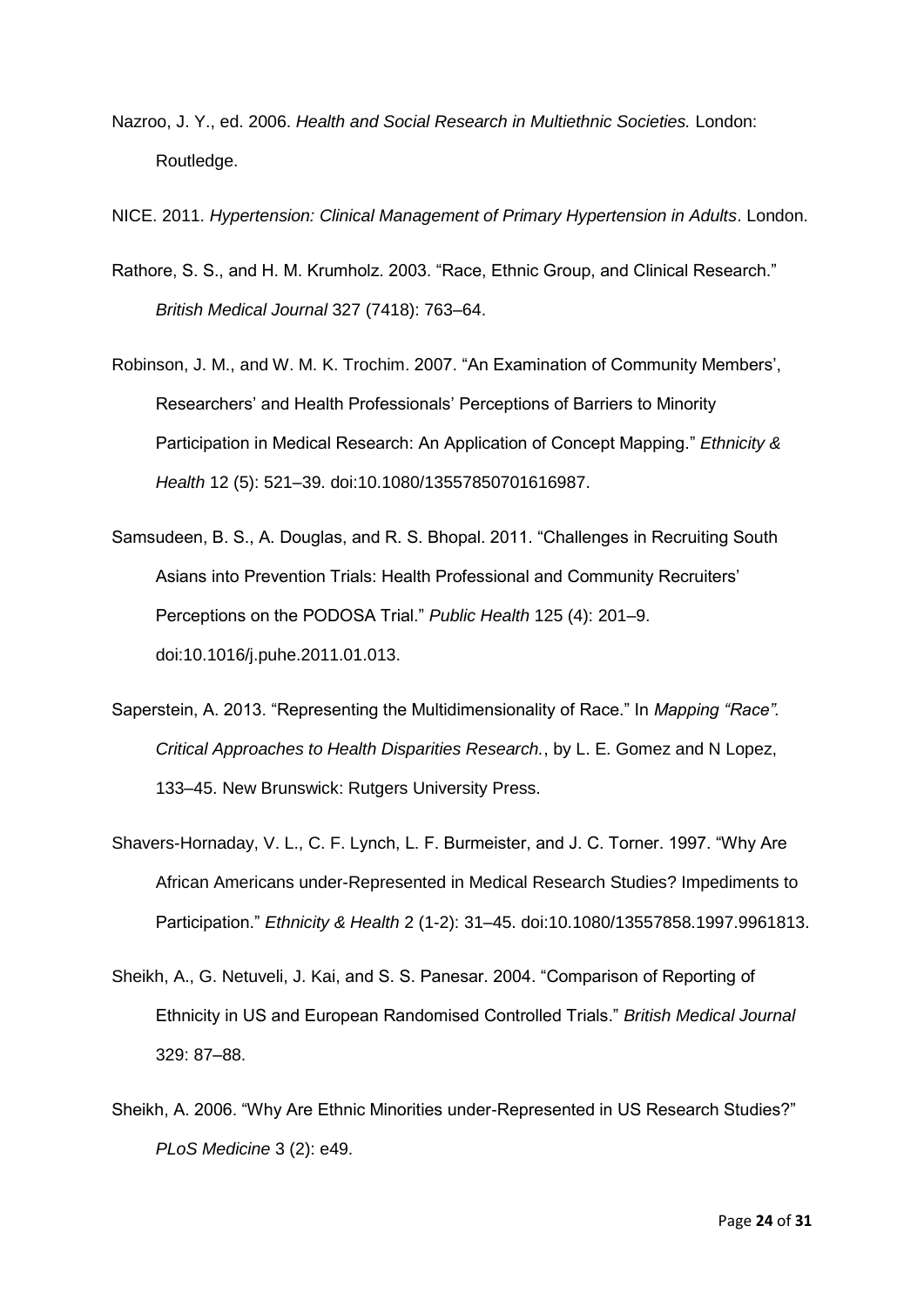- Sheikh, A., L. Halani, R. Bhopal, G. Netuveli, M. R. Partridge, J. Car, C. Griffiths, and M. Levy. 2009. "Facilitating the Recruitment of Minority Ethnic People into Research: Qualitative Case Study of South Asians and Asthma." Edited by K. Daniels. *PLoS Medicine* 6 (10): e1000148. doi:10.1371/journal.pmed.1000148.
- Smart, A., R. Tutton, P. Martin, G. T. H. Ellison, and R. Ashcroft. 2008. "The Standardization of Race and Ethnicity in Biomedical Science Editorials and UK Biobanks." *Social Studies of Science* 38 (3): 407–23. doi:10.1177/0306312707083759.
- Trauth, J. M., D. Musa, L. Siminoff, I. K. Jewell, and E. Ricci. 2000. "Public Attitudes Regarding Willingness to Participate in Medical Research Studies." *Journal of Health & Social Policy* 12 (2): 23–43. doi:10.1300/J045v12n02\_02.
- Wendler, D., R. Kington, J. Madans, G. Van Wye, H. Christ-Schmidt, L. A. Pratt, O. W. Brawley, C. P. Gross, and E. Emanuel. 2006. "Are Racial and Ethnic Minorities Less Willing to Participate in Health Research?" *PLoS Medicine* 3 (2): e19. doi:10.1371/journal.pmed.0030019.

# **List of Tables**

**Table 1:** Logistic Regression predicting Participation in Medical Research: Odds Ratios (Standard Error)

**Table 2:** Logistic Regression predicting Willingness to Participate in Medical Research: Odds Ratios (Standard Error)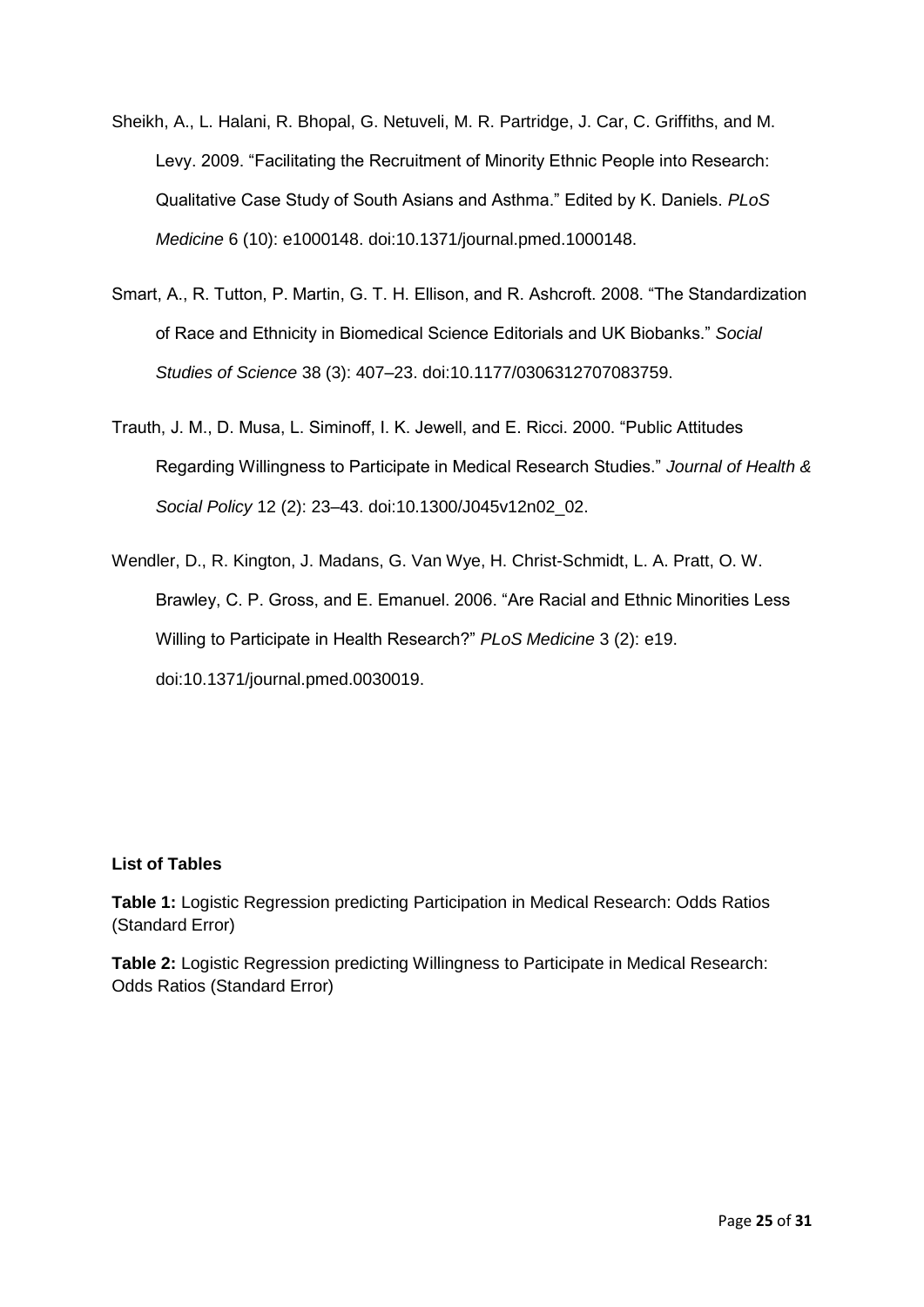**Table 1:** Logistic Regression predicting Participation in Medical Research: Odds Ratios (Standard Error)

|                                   | All                         |                             | <b>White British</b>         |                              | <b>BAME</b>                   |                               |  |
|-----------------------------------|-----------------------------|-----------------------------|------------------------------|------------------------------|-------------------------------|-------------------------------|--|
|                                   | <b>Model 1Ai</b><br>OR (SE) | <b>Model 1Bi</b><br>OR (SE) | <b>Model 1Aii</b><br>OR (SE) | <b>Model 1Bii</b><br>OR (SE) | <b>Model 1Aiii</b><br>OR (SE) | <b>Model 1Biii</b><br>OR (SE) |  |
| <b>Ethnic Group:</b>              |                             |                             |                              |                              |                               |                               |  |
| <b>White British</b>              | $1.87**$ (0.23)             | $1.64*(0.24)$               | $\blacksquare$               |                              |                               |                               |  |
| Ref=All others                    |                             |                             | $\overline{\phantom{a}}$     |                              |                               |                               |  |
| Gender:                           |                             |                             |                              |                              |                               |                               |  |
| Male                              | 0.93(0.13)                  | 1.02(0.14)                  | 0.90(0.13)                   | 0.98(0.14)                   | 2.01(0.46)                    | 2.01(0.57)                    |  |
| Ref=Female                        |                             |                             |                              |                              |                               |                               |  |
| Age:                              |                             |                             |                              |                              |                               |                               |  |
| 65 and over                       | $4.04***(0.21)$             | $3.99***$ (0.24)            | $4.52***(0.23)$              | $4.43***$ (0.25)             | 0.28(1.33)                    | 0.30(1.46)                    |  |
| 50-64                             | $2.86***(0.21)$             | $2.37***$ (0.22)            | $3.24***$ (0.22)             | $2.76***$ (0.24)             | 0.42(0.95)                    | $0.10^{(1.22)}$               |  |
| 35-49                             | $2.14***$ (0.20)            | $2.09***$ (0.21)            | $2.20***$ (0.23)             | $2.17***$ (0.23)             | 1.94(0.49)                    | 2.53(0.65)                    |  |
| Ref=18-34                         |                             |                             |                              |                              |                               |                               |  |
| <b>Educational Qualification:</b> |                             |                             |                              |                              |                               |                               |  |
| Has degree                        | $1.99**$ (0.25)             | 1.49(0.28)                  | $2.16**$ (0.27)              | 1.62(0.3)                    | 0.28(0.92)                    | 0.27(1.2)                     |  |
| Further education                 | 1.24(0.24)                  | 0.97(0.25)                  | 1.35(0.25)                   | 1.08(0.27)                   | $0.22^{\wedge} (0.89)$        | 0.20(1.14)                    |  |
| Secondary education               | 1.16(0.23)                  | 1.13(0.24)                  | 1.25(0.23)                   | 1.24(0.25)                   | $0.14*(1.04)$                 | 0.15(1.26)                    |  |
| Missing data                      | 0.68(0.26)                  | 0.91(0.27)                  | 0.70(0.27)                   | 0.94(0.29)                   | 0.18(1.04)                    | 0.45(1.4)                     |  |
| Ref=None                          | ۰.                          |                             | ۰.                           |                              | $\blacksquare$                |                               |  |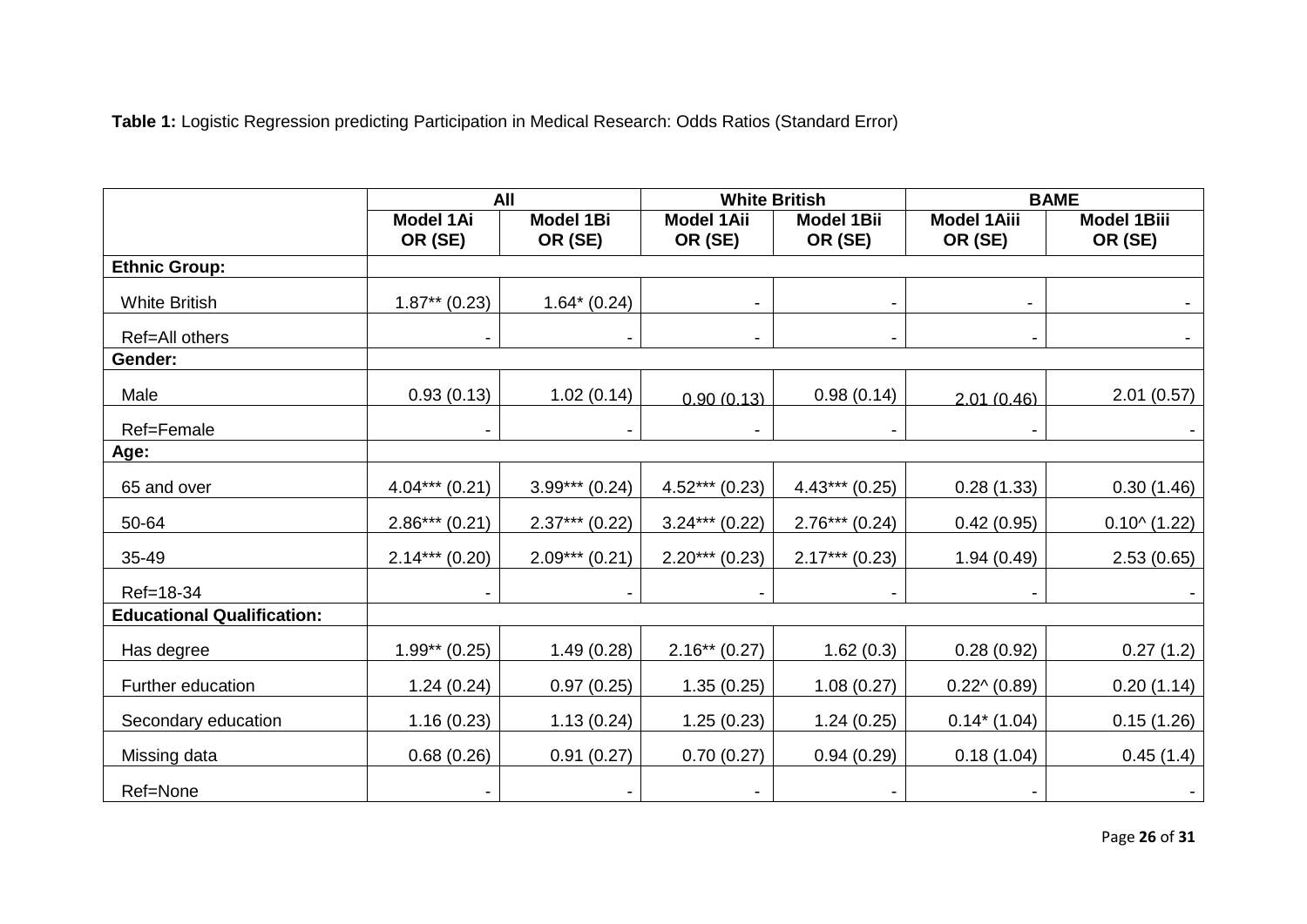| <b>Occupation:</b>             |            |                  |            |                  |                 |                          |
|--------------------------------|------------|------------------|------------|------------------|-----------------|--------------------------|
| Managerial/professional        | 1.38(0.18) | 1.11(0.19)       | 1.22(0.19) | 1.00(0.20)       | $8.32**$ (0.77) | 4.72 (0.93)              |
| Intermediate                   | 1.11(0.25) | 1.01(0.26)       | 1.07(0.25) | 0.98(0.27)       | 0.00(9954.84)   | 0.00(9156.59)            |
| Self-employed                  | 1.26(0.24) | 1.07(0.25)       | 1.26(0.25) | 1.10(0.25)       | 0.00(7492.12)   | 0.00(6085.37)            |
| Supervisory/technical          | 0.90(0.27) | 0.82(0.28)       | 0.90(0.28) | 0.85(0.29)       | 0.00(8398.06)   | 0.00(6823.37)            |
| Missing data                   | 1.09(0.27) | 1.09(0.28)       | 1.05(0.30) | 1.08(0.31)       | 2.78(0.80)      | 0.97(0.99)               |
| Ref=Routine                    |            |                  |            |                  |                 |                          |
| Has science qualification      |            | 1.00(0.15)       |            | 1.06(0.16)       |                 | 0.97(0.65)               |
| Interest in science at school: |            |                  |            |                  |                 |                          |
| Very interested                |            | 1.02(0.18)       |            | 0.99(0.19)       |                 | 0.60(0.98)               |
| Fairly interested              |            | 1.03(0.16)       |            | 1.01(0.17)       |                 | 1.20(0.86)               |
| Ref=Not interested             |            |                  |            |                  |                 |                          |
| Interest in medical research:  |            |                  |            |                  |                 |                          |
| Very interested                |            | $2.89***$ (0.28) |            | $2.80***$ (0.28) |                 | 59005393.83<br>(3621.84) |
| Fairly interested              |            | $2.11***$ (0.26) |            | $1.92*(0.27)$    |                 | 82239995.44<br>(3621.84) |
| Ref=Not interested             |            |                  |            |                  |                 |                          |
| Sought info medical research   |            | $1.69***(0.14)$  |            | $1.68***(0.15)$  |                 | $2.81^ (0.61)$           |
| Subjective health:             |            |                  |            |                  |                 |                          |
| Very good                      |            | $0.66*$ (0.18)   |            | $0.70*(0.18)$    |                 | $0.09**$ (0.87)          |
| Fairly good                    |            | $0.66*$ (0.17)   |            | $0.69*(0.17)$    |                 | $0.12^*$ (0.17)          |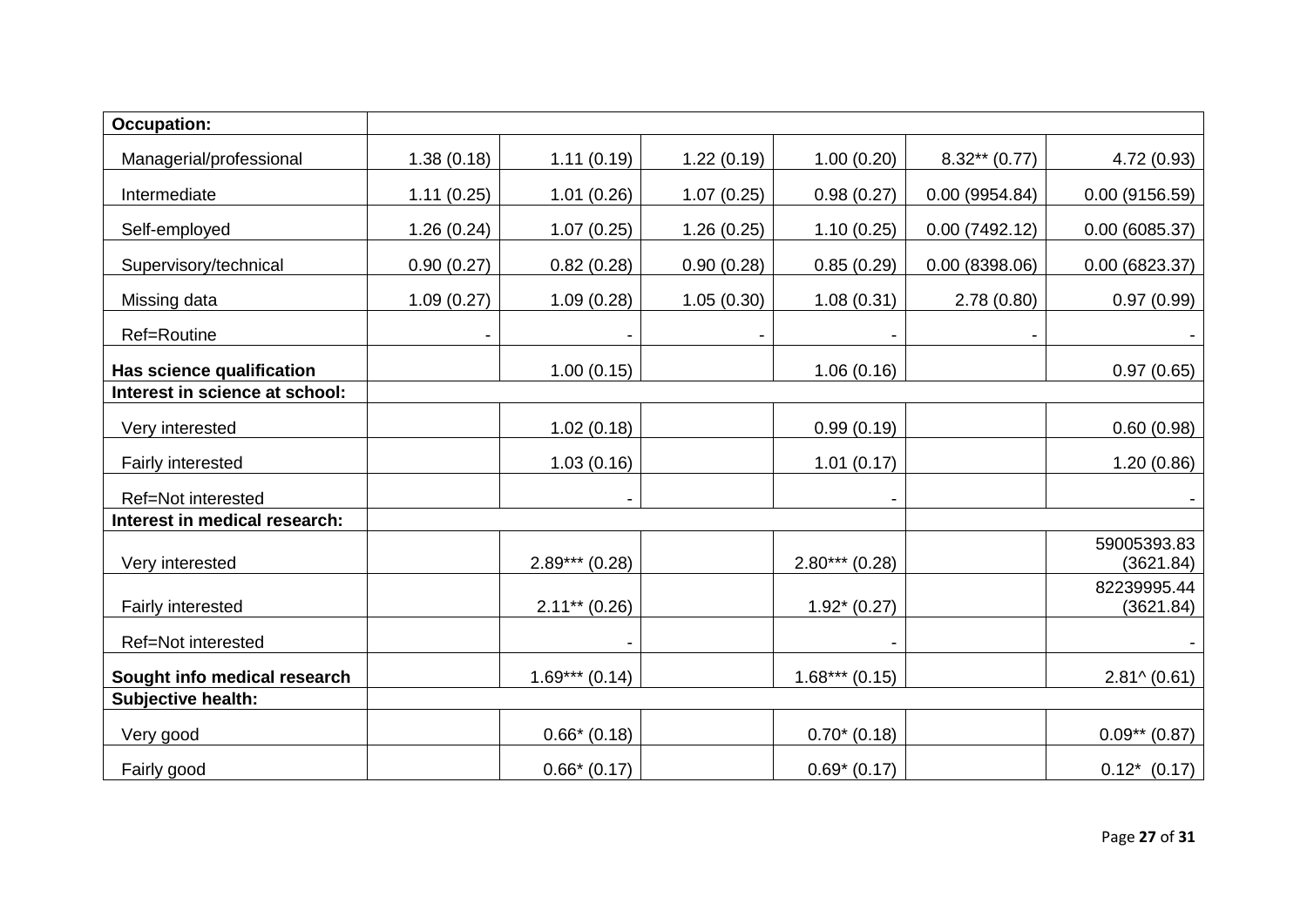| Ref=Poor                               |                 |                  |            |                  |            |                          |
|----------------------------------------|-----------------|------------------|------------|------------------|------------|--------------------------|
| <b>Science literacy:</b>               |                 |                  |            |                  |            |                          |
| High score                             |                 | $2.08**$ (0.25)  |            | $2.00**$ (0.26)  |            | 2.57(1.33)               |
| Mid score                              |                 | $2.20***$ (0.22) |            | $2.12**$ (0.23)  |            | 3.31(1.29)               |
| Ref=Low score                          |                 |                  |            |                  |            |                          |
| <b>Family genetic disorder</b>         |                 | $1.70**$ (0.17)  |            | $1.54*(0.18)$    |            | $3.700$ (1.33)           |
| <b>Believe leads to improvement</b>    |                 | 1.18(0.27)       |            | 1.05(0.28)       |            | 51650739.15<br>(4745.65) |
| <b>Religious beliefs</b>               |                 | 1.18(1.40)       |            | 1.16(0.15)       |            | 1.00(0.62)               |
| <b>Creationist beliefs</b>             |                 | $0.66* (0.20)$   |            | 0.85(0.21)       |            | $0.13*(0.78)$            |
| <b>Household member science</b><br>job |                 | $1.51***$ (0.15) |            | $1.47*(0.15)$    |            | $3.35^{\wedge} (0.71)$   |
| Constant                               | $0.03***(0.32)$ | $0.01***$ (0.52) | 0.04(0.29) | $0.01***$ (0.50) | 0.05(0.89) | 0.00(5969.83)            |
| n                                      | 2575            |                  | 2231       |                  | 344        |                          |
| -2 Log likelihood                      | 1799.31         | 1690.98          | 1618.12    | 1527.08          | 152.95     | 108.9                    |
| Nagelkerke R2                          | 0.08            | 0.15             | 0.06       | 0.14             | 0.06       | 0.48                     |

^ .10>p>.05; \* .05>p>.01; \*\* .01>p>.001; \*\*\* .001>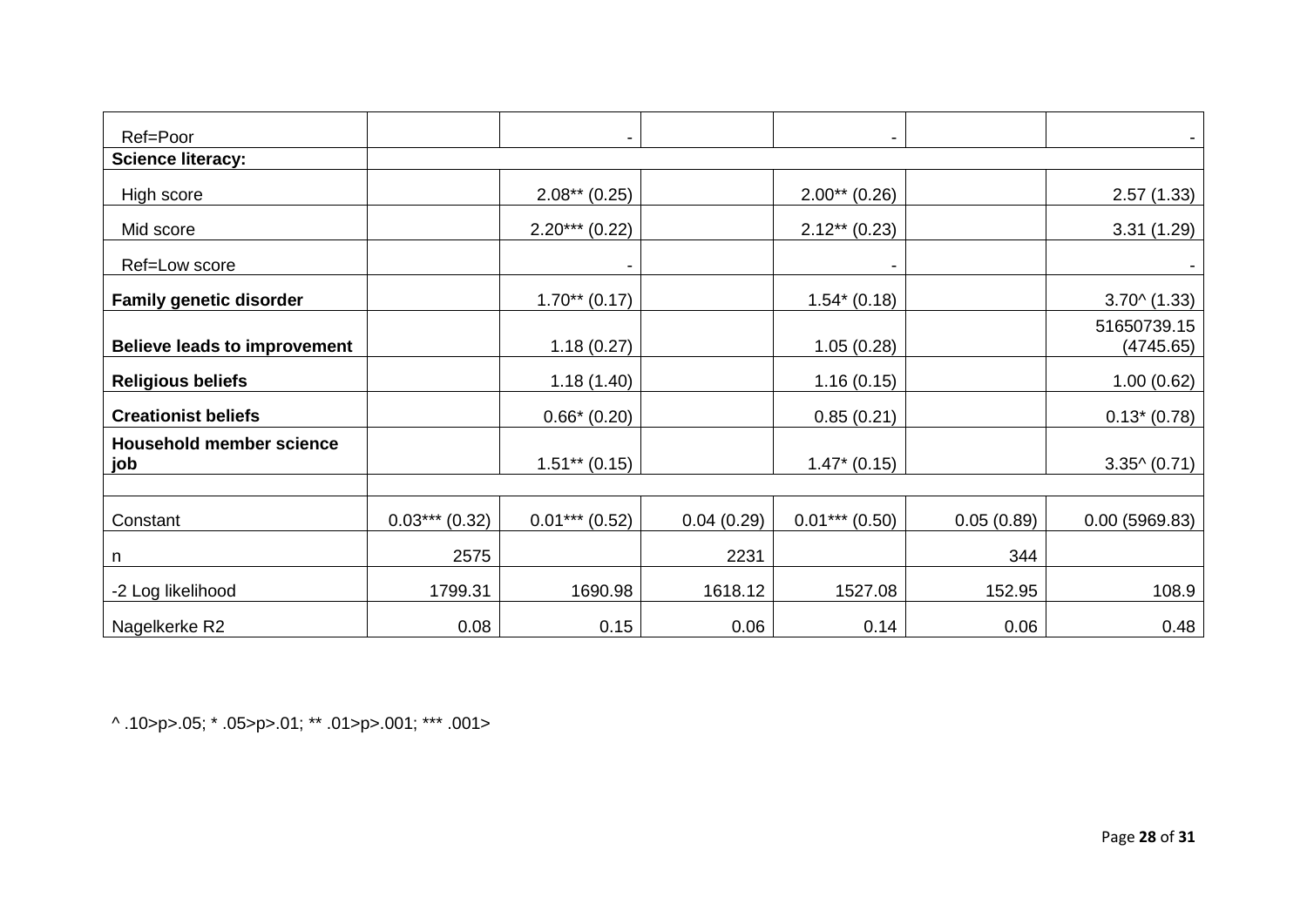**Table 2:** Logistic Regression predicting Willingness to Participate in Medical Research: Odds Ratios (Standard Error)

|                                   |                       | All                      |                   | <b>White British</b> | <b>BAME</b>              |                    |
|-----------------------------------|-----------------------|--------------------------|-------------------|----------------------|--------------------------|--------------------|
|                                   | <b>Model 2Ai</b>      | <b>Model 2Bi</b>         | <b>Model 2Aii</b> | <b>Model 2Bii</b>    | <b>Model 2Aiii</b>       | <b>Model 2Biii</b> |
|                                   | OR (SE)               | OR (SE)                  | OR (SE)           | OR (SE)              | OR (SE)                  | OR (SE)            |
| <b>Ethnic Group:</b>              |                       |                          |                   |                      |                          |                    |
| <b>White British</b>              | $1.27^ (0.12)$        | 1.18(0.13)               |                   |                      |                          |                    |
| Ref= all others                   |                       | $\overline{\phantom{a}}$ | $\blacksquare$    |                      | $\overline{\phantom{a}}$ |                    |
| Gender:                           |                       |                          |                   |                      |                          |                    |
| Male                              | $1.18^{\circ} (0.09)$ | 1.17(0.10)               | 1.13(0.10)        | 1.08(0.11)           | 1.28(0.22)               | 1.33(0.25)         |
| Ref=female                        |                       |                          | $\blacksquare$    |                      |                          |                    |
| Age:                              |                       |                          |                   |                      |                          |                    |
| 65 and over                       | $0.94 \land (0.14)$   | 0.95(0.16)               | 1.09(0.15)        | 1.16(0.17)           | $0.44 \times (0.44)$     | 0.51(0.49)         |
| 50-64                             | 1.27(0.13)            | 1.09(0.14)               | $1.43*(0.15)$     | 1.28(0.16)           | 0.85(0.36)               | 0.67(0.40)         |
| 35-49                             | 0.90(0.12)            | 0.83(0.13)               | 1.02(0.14)        | 0.97(0.14)           | 0.67(0.25)               | $0.48*(0.30)$      |
| Ref=18-34                         |                       |                          | $\blacksquare$    |                      |                          |                    |
| <b>Educational qualification:</b> |                       |                          |                   |                      |                          |                    |
| Has degree                        | 1.28(0.10)            | 0.85(0.20)               | $1.59*(0.21)$     | 1.17(0.23)           | 0.64(0.43)               | $0.34*(0.51)$      |
| Further education                 | 1.27(0.16)            | 0.98(0.18)               | 1.23(0.18)        | 1.01(0.20)           | 1.46(0.40)               | 0.98(0.47)         |
| Secondary education               | 1.26(0.15)            | 1.15(0.16)               | 1.32(0.17)        | 1.27(0.18)           | 1.10(0.41)               | 0.96(0.46)         |
| Missing data                      | $0.39***(0.16)$       | $0.5***(0.17)$           | $0.43***(0.18)$   | $0.58**$ (0.19)      | $0.24***$ (0.41)         | $0.27**$ (0.45)    |
| Ref= None                         |                       |                          |                   |                      |                          |                    |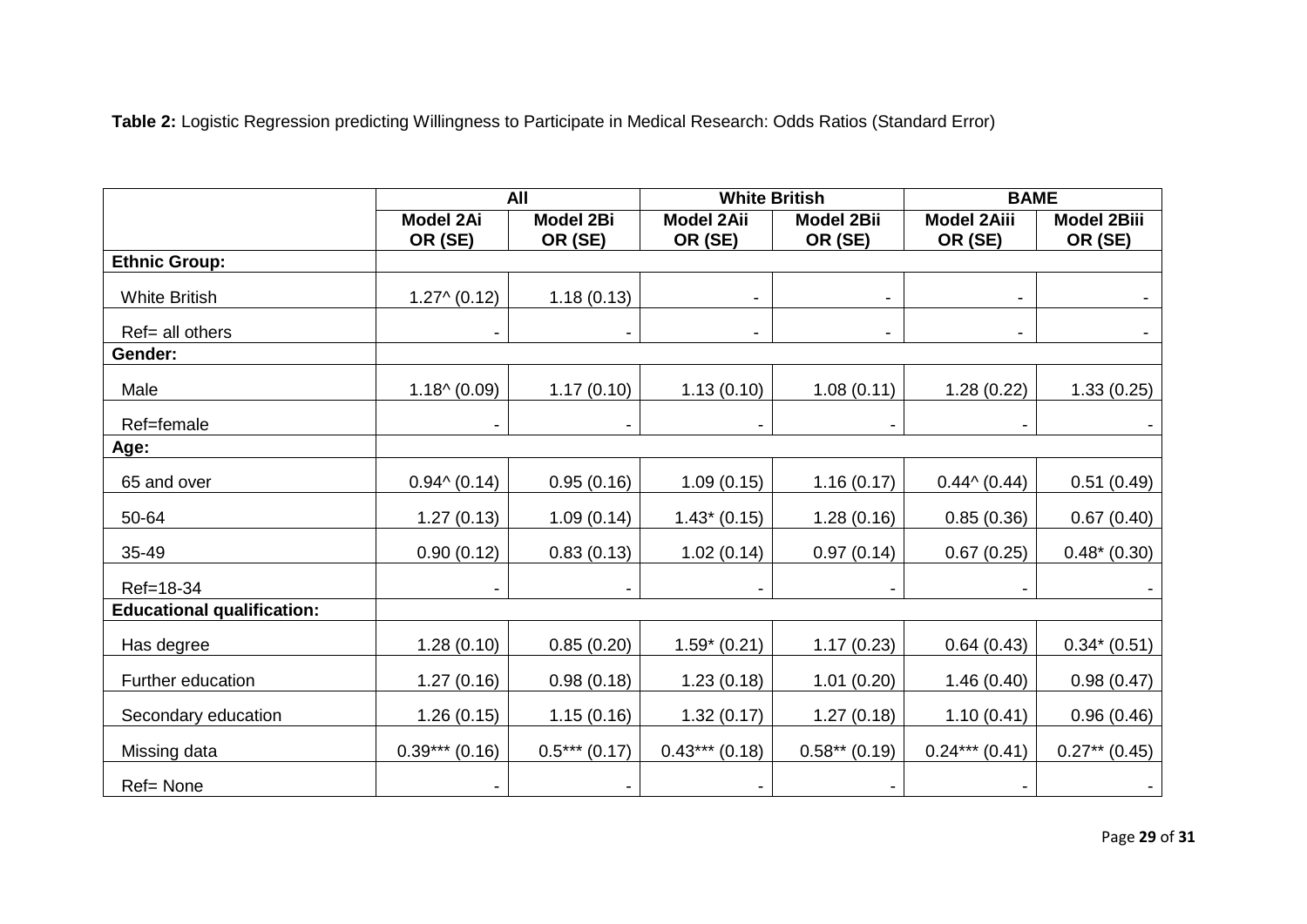| <b>Occupation:</b>             |                 |                       |                 |                 |               |                   |
|--------------------------------|-----------------|-----------------------|-----------------|-----------------|---------------|-------------------|
| Managerial/professional        | $1.45**$ (0.13) | 1.18(0.13)            | $1.54**$ (0.14) | $1.27^(0.15)$   | 1.17(0.32)    | 0.97(0.36)        |
| Intermediate                   | 1.19(0.17)      | 1.04(0.17)            | 1.18(0.17)      | 1.01(0.18)      | 1.43(0.62)    | 1.80(0.65)        |
| Self-employed                  | $1.46*(0.18)$   | $1.40^{\circ}$ (0.18) | 1.36(0.19)      | 1.24(0.19)      | $2.84*(0.53)$ | $4.08*(0.57)$     |
| Supervisory/technical          | 1.02(0.17)      | 1.02(0.18)            | 1.03(0.18)      | 1.02(0.19)      | 0.99(0.53)    | 1.55(0.60)        |
| Missing data                   | 0.87(0.15)      | 0.80(0.16)            | 0.82(0.19)      | 0.77(0.20)      | 0.91(0.30)    | 0.82(0.33)        |
| Ref=Routine                    |                 |                       |                 |                 |               |                   |
| Has science qualification      |                 | 1.04(0.10)            |                 | 0.97(0.12)      |               | 1.48(0.28)        |
| Interest in science at school: |                 |                       |                 |                 |               |                   |
| Very interested                |                 | 1.18(0.13)            |                 | 1.16(0.15)      |               | 1.42(0.35)        |
| Fairly interested              |                 | 1.08(0.11)            |                 | 1.13(0.12)      |               | 0.93(0.30)        |
| Ref=not interested             |                 |                       |                 |                 |               |                   |
| Interest in medical research:  |                 |                       |                 |                 |               |                   |
| Very interested                |                 | $3.18***$ (0.15)      |                 | $3.16***(0.17)$ |               | $3.44**$ (0.41)   |
| Fairly interested              |                 | $2.06***(0.12)$       |                 | $2.05***(0.13)$ |               | $2.06**$ (0.32)   |
| Ref=not interested             |                 |                       |                 |                 |               |                   |
| Sought info medical research   |                 | $1.37**$ (0.11)       |                 | $1.39**$ (0.12) |               | 1.30(0.27)        |
| Subjective health:             |                 |                       |                 |                 |               |                   |
| Very good                      |                 | $1.33*(0.13)$         |                 | 1.23(0.14)      |               | $2.22*$<br>(0.36) |
| Fairly good                    |                 | $1.49**$ (0.13)       |                 | $1.43**$ (0.14) |               | $2.36*(0.36)$     |
| Ref=poor                       |                 |                       |                 |                 |               |                   |